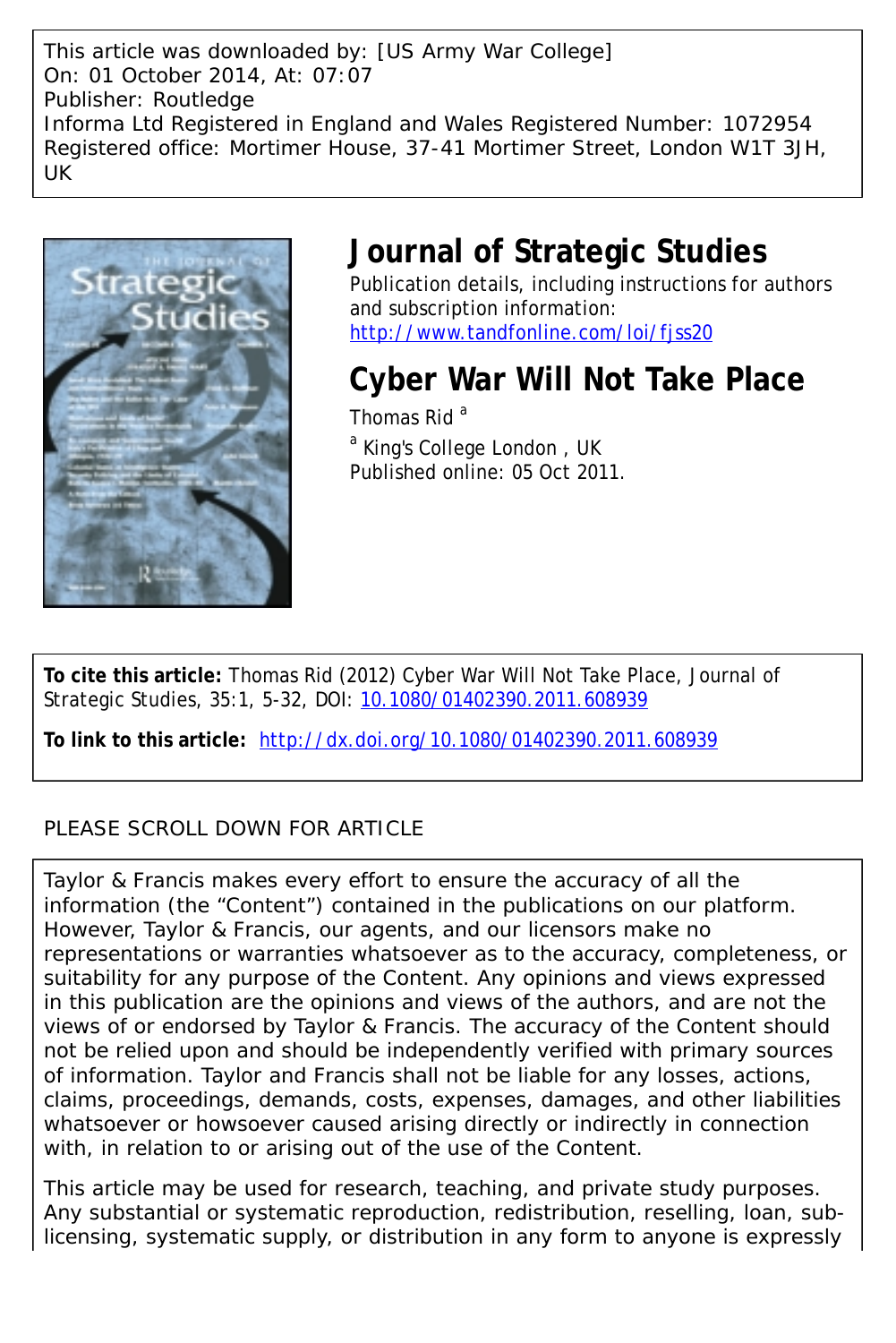forbidden. Terms & Conditions of access and use can be found at [http://](http://www.tandfonline.com/page/terms-and-conditions) [www.tandfonline.com/page/terms-and-conditions](http://www.tandfonline.com/page/terms-and-conditions)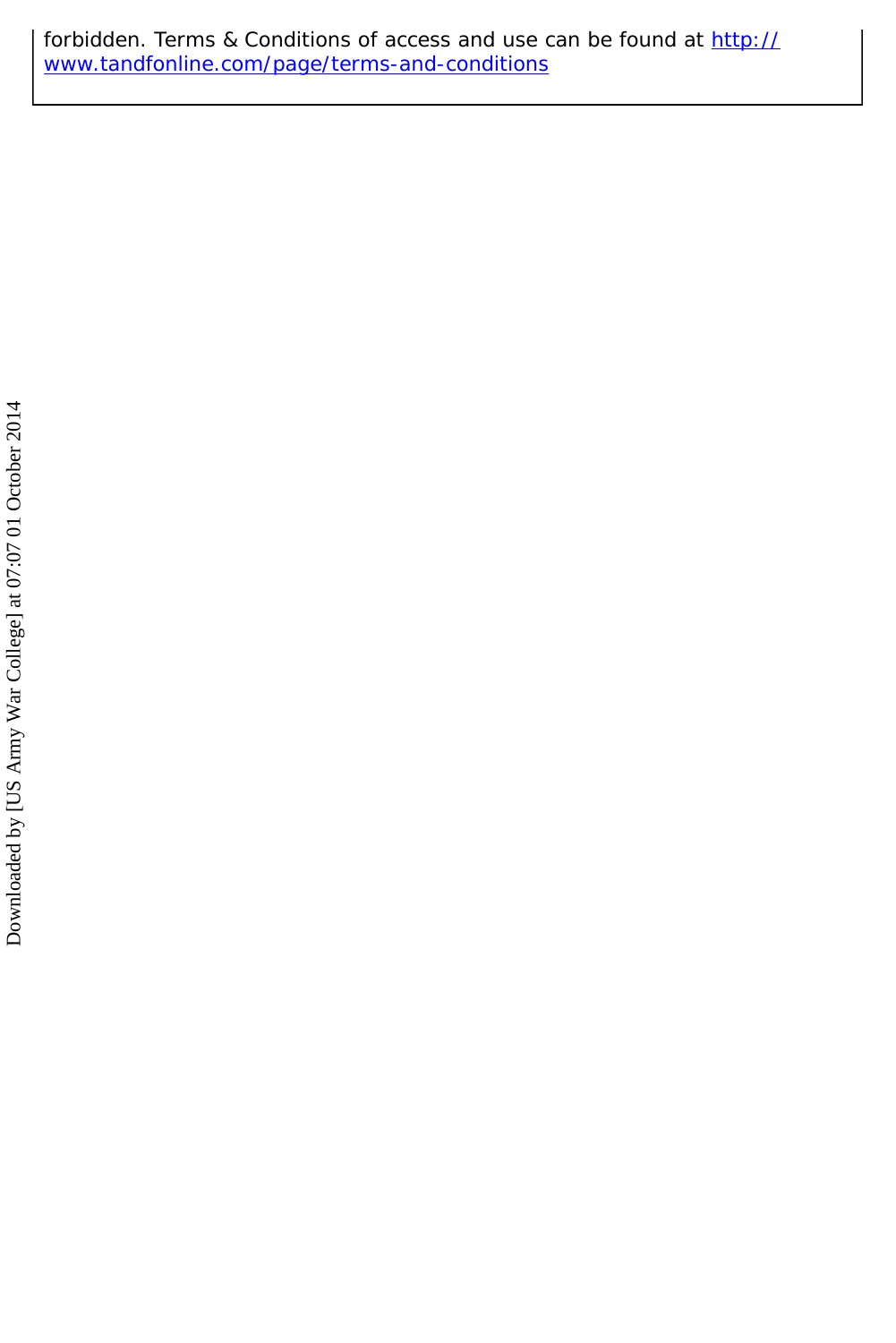# Cyber War Will Not Take Place

# THOMAS RID

King's College London, UK

ABSTRACT For almost two decades, experts and defense establishments the world over have been predicting that cyber war is coming. But is it? This article argues in three steps that cyber war has never happened in the past, that cyber war does not take place in the present, and that it is unlikely that cyber war will occur in the future. It first outlines what would constitute cyber war: a potentially lethal, instrumental, and political act of force conducted through malicious code. The second part shows what cyber war is not, case-by-case. Not one single cyber offense on record constitutes an act of war on its own. The final part offers a more nuanced terminology to come to terms with cyber attacks. All politically motivated cyber attacks are merely sophisticated versions of three activities that are as old as warfare itself: sabotage, espionage, and subversion.

KEY WORDS: Cyber-Security, Cyber War, Sabotage, Subversion, Espionage, Stuxnet, Information Operations

In the mid-1930s, inspired by the lead-up to World War I, the French dramatist Jean Giraudoux wrote a famous play, La guerre de Troie n'aura pas lieu, the Trojan War will not take place. The English playwright Christopher Fry translated the two acts in 1955 as Tiger at the Gates.<sup>1</sup> The plot is set inside the gates of the city of Troy. Hector, a disillusioned Trojan commander, tries to avoid in vain what the seer Cassandra has predicted to be inevitable: war with the Greeks. Giraudoux was a veteran of 1914 and later worked in the French foreign office. His tragedy is an eloquent critique of Europe's leaders, diplomats, and intellectuals who were, again, about to unleash the dogs of war. The play premiered in November 1935 in the Théâtre de l'Athénée in Paris, almost exactly four years before the dramatist's fears would come true.

Judging from present pronouncements about cyber war, the world seems to be facing another 1935-moment. 'Cyberwar is Coming!' declared the RAND Corporation's John Arquilla and David Ronfeldt in

<sup>&</sup>lt;sup>1</sup>Jean Giraudoux, *Tiger at the Gates (La Guerre De Troie N'aura Pas Lieu)*, translated by Christopher Fry (New York: OUP 1955).

ISSN 0140-2390 Print/ISSN 1743-937X Online/12/010005-28 © 2012 Taylor & Francis http://dx.doi.org/10.1080/01402390.2011.608939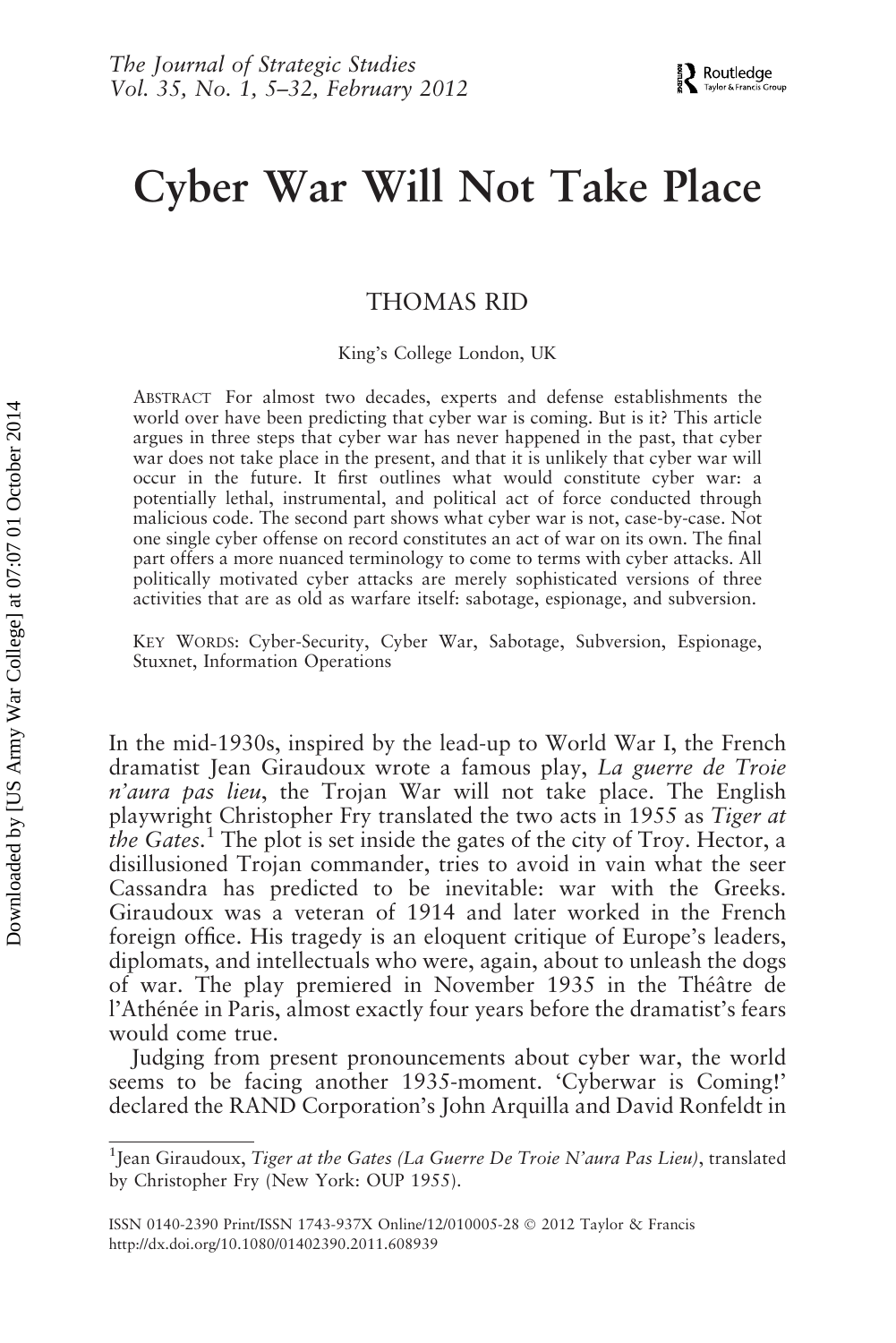1993.<sup>2</sup> It took a while for the establishment to catch on. 'Cyberspace is a domain in which the Air Force flies and fights', announced Michael Wynne, a US Air Force Secretary, in 2006. Four years later the Pentagon leadership joined in. 'Although cyberspace is a man-made domain', wrote William Lynn, America's Deputy Secretary of Defense, in a 2010 Foreign Affairs article, it has become 'just as critical to military operations as land, sea, air, and space'.<sup>3</sup> In the same year, Richard Clarke, the White House's former cyber tsar, invoked calamities of a magnitude that make 9/11 pale in comparison and urged taking a number of measures 'simultaneously and now to avert a cyber war disaster'.<sup>4</sup> In February 2011, then-Central Intelligence Agency Director Leon Panetta warned the House Permanent Select Committee on Intelligence: 'The next Pearl Harbor could very well be a cyber attack.'<sup>5</sup> That year a highly sophisticated computer worm may have significantly damaged the Iranian nuclear enrichment program at Natanz. One much-noted investigative article in Vanity Fair concluded that the event foreshadowed the destructive new face of twenty-first century warfare, 'Stuxnet is the Hiroshima of cyber-war.'<sup>6</sup>

But is it? Are the Cassandras of cyber warfare on the right side of history? Is cyber war really coming? This article argues that cyber war will not take place. That statement does not come with a Giraudouxian twist and irony. It is meant literally – as a statement about the past, the present, and the likely future: Cyber war has never happened in the past. Cyber war does not take place in the present. And it is highly unlikely that cyber war will occur in the future. Instead, all past and present political cyber attacks are merely sophisticated versions of three activities that are as old as warfare itself: subversion, espionage, and sabotage. That is improbable to change in the years ahead.

The argument is presented in three steps. The first part outlines what cyber war is. Any attempt to answer the question of cyber war has to start conceptually. An offensive act has to meet certain criteria in order to qualify as an act of war. Any act of war has to have the potential to be lethal; it has to be instrumental; and it has to be political. The second part outlines what cyber war is not, case-by-case. Not one single past cyber offense, neither a minor nor a major one, constitutes an act of war on its own. This finding raises an immediate question, what these

<sup>&</sup>lt;sup>2</sup>John Arquilla and David Ronfeldt, 'Cyberwar is Coming!', Comparative Strategy 12/2 (1993), 141–65.

<sup>&</sup>lt;sup>3</sup>William J. Lynn, 'Defending a New Domain', *Foreign Affairs 89/5* (2010), 101.<br><sup>4</sup>Richard A. Clarke, and Bobert K. Knake, *Cyber War* (New York: Ecco 2010).

<sup>&</sup>lt;sup>4</sup>Richard A. Clarke, and Robert K. Knake, Cyber War (New York: Ecco 2010), 261.

<sup>&</sup>lt;sup>3</sup>Lisa Daniel, 'Panetta: Intelligence Community Needs to Predict Uprisings', American Forces Press Service, 11 Feb. 2011.

<sup>&</sup>lt;sup>6</sup>Michael Joseph Gross, 'A Declaration of Cyber-War', Vanity Fair, April 2011.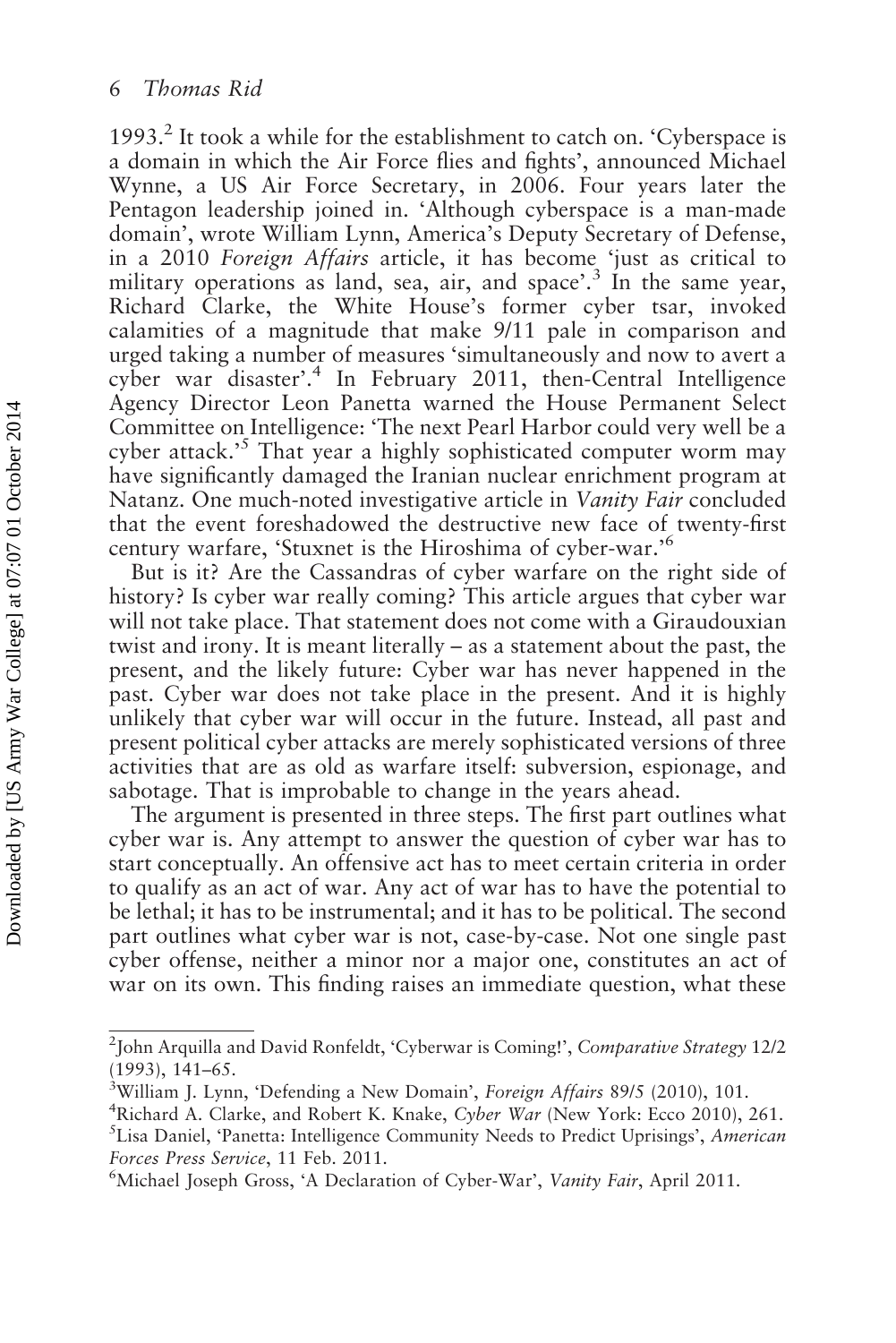events actually are, if they are not war. The final part therefore constructively offers a more nuanced terminology to come to terms with cyber attacks. Political offenses – events between apolitical crime on the one end of the spectrum and real war on the other end – may have the aim of subverting, spying, or sabotaging. All cyber offenses of the past and current years fall into these three classes of activities. The article concludes by pointing out trends, risks, and recommendations.

### What is Cyber War?

Clausewitz still offers the most concise concept of war. It has three main elements. Any aggressive or defensive action that aspires to be a stand-alone act of war, or may be interpreted as such, has to meet all three criteria. Past cyber attacks do not.

The first element is war's violent character. 'War is an act of force to compel the enemy to do our will', wrote Carl von Clausewitz on the first page of On  $\overset{\cdot}{W}ar. ^7$  All war, pretty simply, is violent. If an act is not potentially violent, it is not an act of war. Then the term is diluted and degenerates to a mere metaphor, as in the 'war' on obesity or the 'war' on cancer. A real act of war is always potentially or actually lethal, at least for some participants on at least one side. Unless physical violence is stressed, war is a hodgepodge notion, to paraphrase Jack Gibbs.<sup>8</sup> In Clausewitz's thinking, violence is the pivotal point of all war. Both enemies – he usually considered two sides – would attempt to escalate violence to the extreme, unless tamed by friction, imponderables, and politics.<sup>9</sup>

The second element highlighted by Clausewitz is war's instrumental character. An act of war is always instrumental. To be instrumental, there has to be a means and an end. Physical violence or the threat of force is the *means*. The *end* is to force the enemy to accept the offender's will. Such a definition is 'theoretically necessary', Clausewitz

<sup>&</sup>lt;sup>7</sup>Carl von Clausewitz, Vom Kriege (Berlin: Ullstein 1832, 1980), 27.<br><sup>8</sup>One of the most creative and important theoreticians of determines

<sup>&</sup>lt;sup>8</sup>One of the most creative and important theoreticians of deterrence, Jack Gibbs, once pointed out that fear and the threat of force are integral ingredients of deterrence, 'Unless threat and fear are stressed, deterrence is a hodgepodge notion.' Jack P. Gibbs, 'Deterrence Theory and Research', in Gary Melton, Laura Nader and Richard A. Dienstbier (eds), Law as a Behavioral Instrument (Lincoln: Univ. of Nebraska Press 1986), 87.

<sup>&</sup>lt;sup>9</sup>Thomas Mahnken, in a useful conceptual appraisal of cyber war, also uses Clausewitz's definition of war as violent, political, and 'interactive', and argues that the basic nature of war was neither fundamentally altered by the advent of nuclear weapons nor by cyber attack. Thomas G. Mahnken, 'Cyber War and Cyber Warfare', in Kristin Lord and Travis Sharp (eds), America's Cyber Future: Security and Prosperity in the Information Age, Vol. 2 (Washington DC: CNAS 2011), 53–62.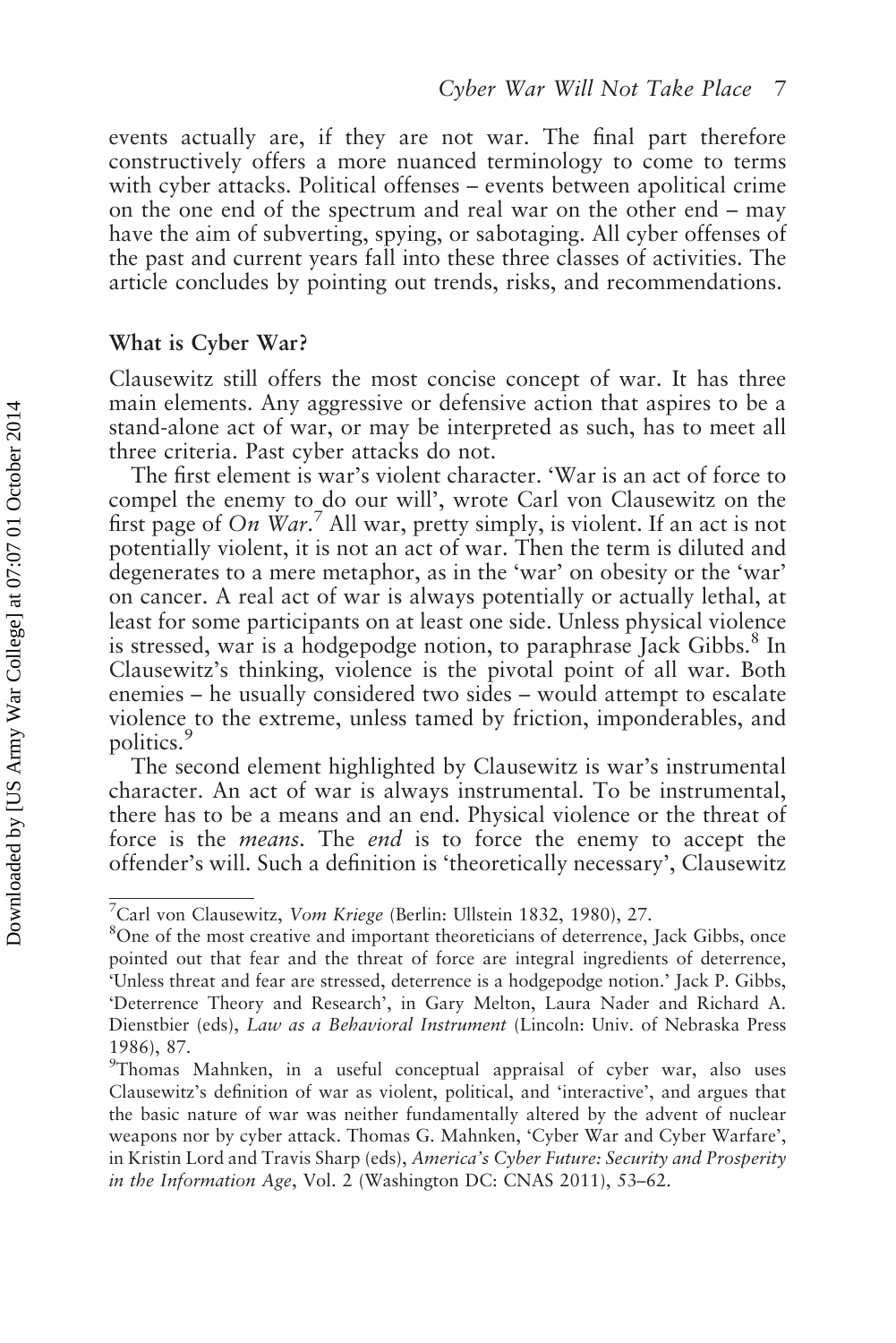argued.<sup>10</sup> To achieve the end of war, one opponent has to be rendered defenseless. Or, to be more precise: the opponent has to be brought into a position, against his will, where any change of that position brought about by the continued use of arms would bring only more disadvantages for him, at least in that opponent's view. Complete defenselessness is only the most extreme of those positions. Both opponents use violence in this instrumental way, shaping each other's behavior, giving each other the law of action, in the words of the Prussian philosopher of war.<sup>11</sup> The instrumental use of means takes place on tactical, operational, strategic, and political levels. The higher the order of the desired goal, the more difficult it is to achieve. As Clausewitz put it, in the slightly stilted language of his time: 'The purpose is a political intention, the means is war; never can the means be understood without the purpose.<sup>12</sup> This leads to another central feature of war.

The third element that Clausewitz identified is war's political nature. An act of war is always political. The objective of battle, to 'throw' the enemy and to make him defenseless, may temporarily blind commanders and even strategists to the larger purpose of war. War is never an isolated act. War is never only one decision. In the real world, war's larger purpose is always a political purpose. It transcends the use of force. This insight was captured by Clausewitz's most famous phrase, 'War is a mere continuation of politics by other means.'<sup>13</sup> To be political, a political entity or a representative of a political entity, whatever its constitutional form, has to have an intention, a will. That intention has to be articulated. And one side's will has to be transmitted to the adversary at some point during the confrontation (it does not have to be publicly communicated). Any violent act and its larger political intention also has to be attributed to one side at some point during the confrontation. History does not know acts of war without eventual attribution.

One modification is significant before applying these criteria to cyber offenses. A pivotal element of any warlike action remains the 'act of force'. That act of force is usually rather compact and dense, even when its components are analyzed in detail. In most armed confrontations, be they conventional or unconventional, the use of force is more or less straightforward: it may be an F-16 striking targets from the air, artillery

<sup>&</sup>lt;sup>10</sup>Clausewitz, *Vom Kriege*, 29.<br><sup>11</sup>'[Der Gegner] gibt mir das Gesetz, wie ich es ihm gebe', ibid., 30.<br><sup>12</sup>Ibid., 35. <sup>13</sup>In *Vom Kriege*, Clausewitz uses similar phrases a few times. This quote is a translation of the heading of Book 1, Chapter 24, 'Der Krieg ist einer bloße Fortsetzung der Politik mit anderen Mitteln', ibid., 44.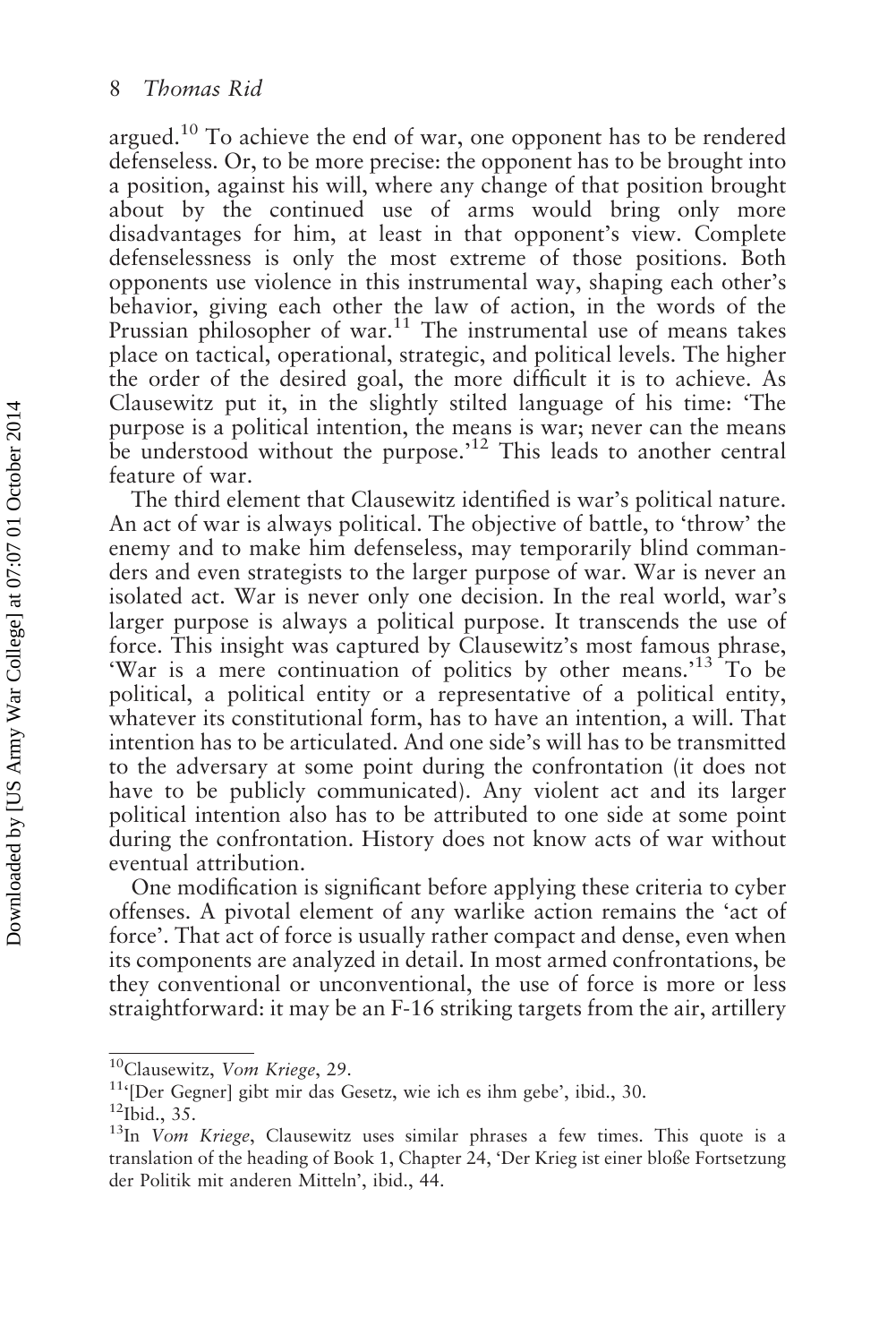barrages, a drone-strike, improvised explosive devices placed by the side of a road, even a suicide bomber in a public square. In all these cases, a combatant's or insurgent's triggering action – say pushing a button or pulling trigger – will rather immediately and directly result in casualties, even if a timer or a remote control device is used, such as a drone or a cruise missile, and even if a programmed weapon system is able to semi-autonomously decide which target to engage or not.<sup>14</sup> An act of cyber war would be an entirely different game.

In an act of cyber war, the actual use of force is likely to be a far more complex and mediated sequence of causes and consequences that ultimately result in violence and casualties.<sup>15</sup> One often-invoked scenario is a Chinese cyber attack on the United States homeland in case of a political crisis in, say, the Taiwan Strait. The Chinese could blanket a major city with blackout by activating so-called logic-bombs that were pre-installed in America's electricity grid. Financial information on a massive scale could be lost. Derailments could crash trains. Air traffic systems and their backups could collapse, leaving hundreds of planes aloft without communication. Industrial control systems of highly sensitive plants, such as nuclear power stations, could be damaged, potentially leading to loss of cooling, meltdown, and contamination.<sup>16</sup> As a result, people could suffer serious injuries or be killed. Military units could be rendered defenseless. In such a scenario, the causal chain that links somebody pushing a button to somebody else being hurt is mediated, delayed, and permeated by chance and friction. Yet such mediated destruction caused by a cyber offense *could*, without doubt, be an act of war, even if the means were not violent, only the consequences.<sup>17</sup> Moreover, in highly networked societies, non-violent cyber attacks *could* cause economic consequences without violent effects that then *could* exceed the harm of an otherwise smaller physical attack.<sup>18</sup> For one thing, such scenarios have caused widespread confusion, 'Rarely has something been so important and so talked about with less clarity and less apparent understanding than this

<sup>&</sup>lt;sup>14</sup>This statement is not statement about the different levels of war: connecting between the political, strategic, operation, and tactical levels always remains a challenge.

<sup>&</sup>lt;sup>15</sup>This problem has been extensively discussed also among legal scholars. For an excellent recent overview, see Matthew C. Waxman, 'Cyber-Attacks and the Use of Force', *The Yale Journal of International Law* 36 (2011), 421–59. <sup>16</sup>For a particularly vividly told scenario, see the opening scene of Clarke and Knake,

Cyber War.<br><sup>17</sup>See, for instance, Yoram Dinstein, 'Computer Network Attacks and Self-Defense', International Law Studies 76 (2002), 103. Arguing from a legal perspective, Dinstein also stresses 'violent consequences'.

 $18$ More on this argument, Waxman, 'Cyber-Attacks and the Use of Force', 436.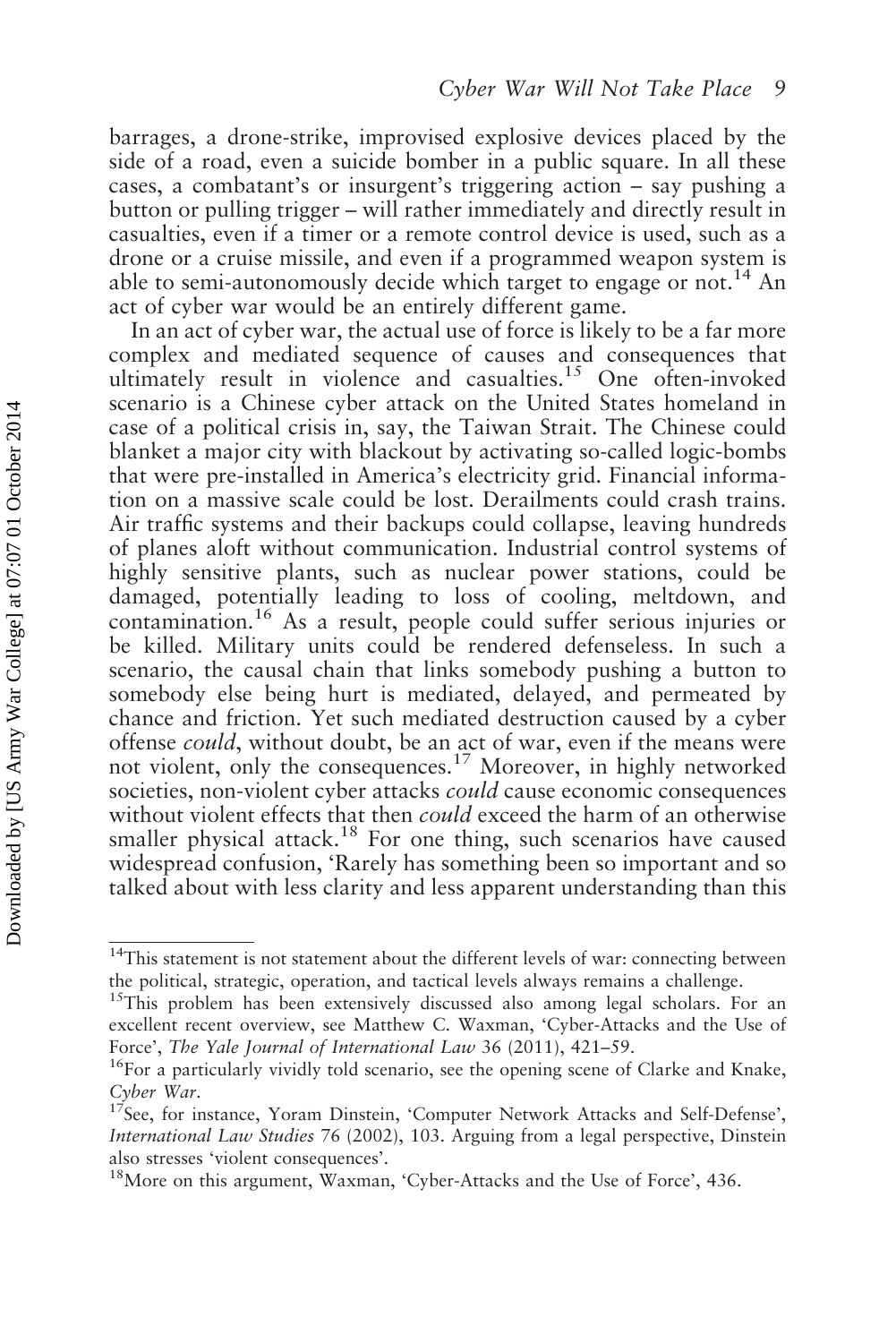phenomenon', commented Michael Hayden, formerly director of the CIA as well as the National Security Agency (NSA).<sup>19</sup> And second, to date all such scenarios have another major shortfall: they remain fiction, not to say science fiction.

## Not Cyber War

If the use of force in war is violent, instrumental, and political, then there is no cyber offense that meets all three criteria. But more than that, there are very few cyber attacks in history that meet only one of these criteria. It is useful to consider the most-quoted offenses case-bycase, and criterion-by-criterion.

The most violent 'cyber' attack to date is likely to be a Siberian pipeline explosion – if it actually happened. In 1982, an American covert operation allegedly used rigged software to cause a massive pipeline explosion in Russia's Urengoy–Surgut–Chelyabinsk pipeline, which connected the Urengoy gas fields in Siberia across Kazakhstan, then Russia, to European markets. The gigantic pipeline project required sophisticated control systems, for which the Soviet operators had to purchase computers on the open markets. The Russian pipeline authorities tried to acquire the necessary Supervisory Control and Data Acquisition software, known as SCADA, from the United States and were turned down. The Russians then attempted to get the software from a Canadian firm. The CIA is said to have succeeded in inserting malicious code into the control system that ended up being installed in Siberia. The code that controlled pumps, turbines, and valves was programmed to operate normally for a time and then 'to reset pump speeds and valve settings to produce pressures far beyond those acceptable to pipeline joints and welds', recounted Thomas Reed, an official in the National Security Council at the time.20 In June 1982, the rigged valves probably resulted in a 'monumental' explosion and fire that could be seen from space. The US Air Force allegedly rated the explosion at three kilotons, equivalent to a small nuclear device.<sup>21</sup> But when Reed's book came out in 2004, Vasily Pchelintsev, a former KGB head of the Tyumen region where the alleged explosion was supposed to have taken place, denied the story. He surmised that Reed could have referred to an explosion that happened not in June but on a warm April day that year, 50 kilometers from the city of Tobolsk, caused by

<sup>&</sup>lt;sup>19</sup>Michael V. Hayden, 'The Future of Things "Cyber"', Strategic Studies Quarterly 5/1 (Spring 2011) 3.

<sup>&</sup>lt;sup>20</sup>Thomas C. Reed, *At the Abyss* (New York: Random House 2004), 268–9.<br><sup>21</sup>Clarke and Knake, Cyber War, 93.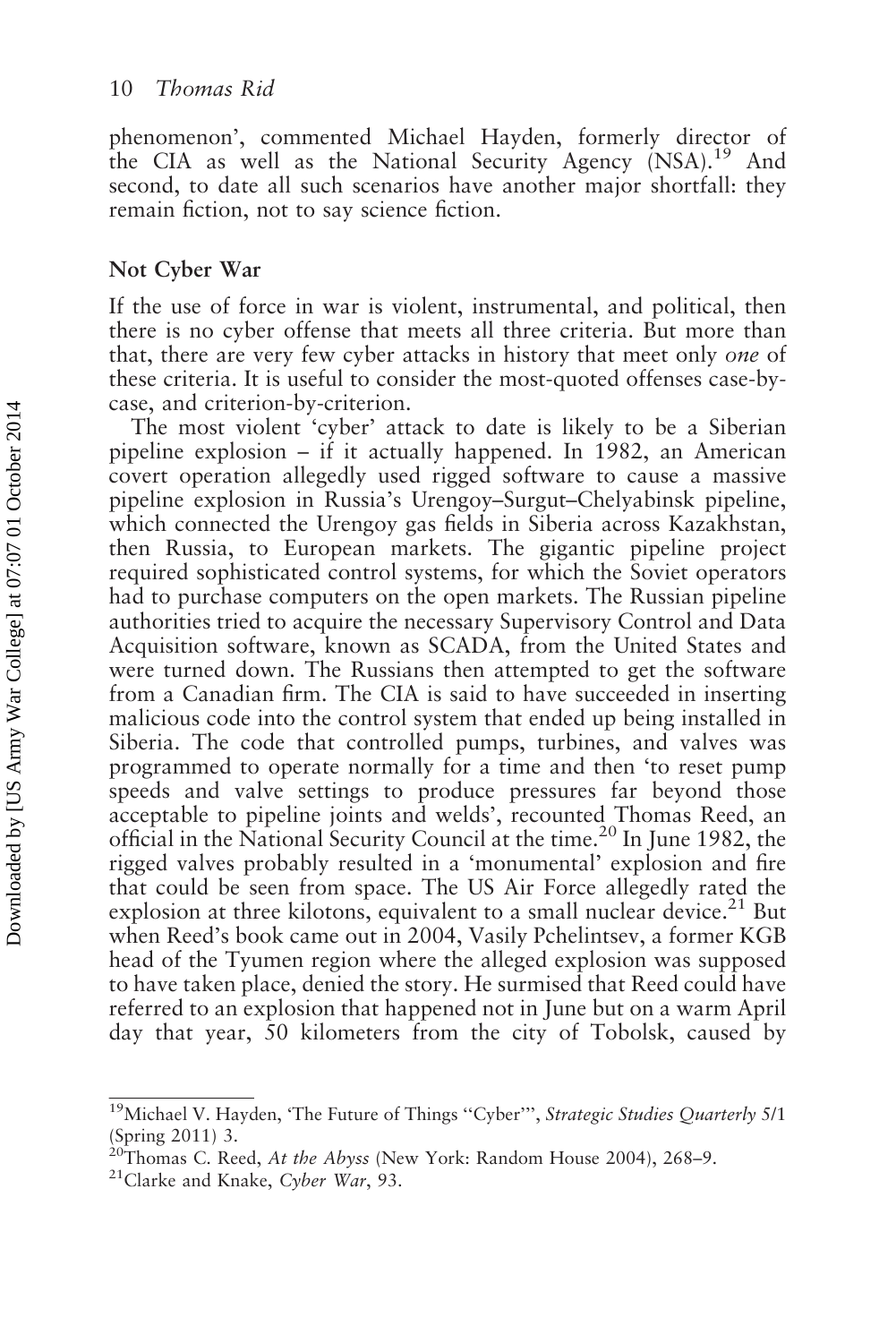shifting pipes in the tundra's melting ground. No one was hurt in that explosion.<sup>22</sup>

There are no media reports from 1982 that would confirm Reed's alleged explosion, although regular accidents and pipeline explosions in the USSR were reported in the early 1980s. Even after the CIA declassified the so-called Farewell Dossier, which described the effort to provide the Soviet Union with defective technology, the agency did not confirm that such an explosion took place. If it happened, it is unclear if the explosion resulted in casualties. The available evidence on the event is so thin and questionable that it cannot be counted as a proven case of a successful logic bomb. This means that there is no known cyber attack that unequivocally meets Clausewitz's first criterion: violence. No cyber offense has ever caused the loss of human life. No cyber offense has ever injured a person. No cyber attack has ever damaged a building.<sup>23</sup>

Another oft-quoted example of cyber war is an attack on Estonia that began in late April 2007. Estonia at the time was one of the world's most connected nations; two thirds of all Estonians used the Internet and 95 percent of banking transactions were done electronically.<sup>24</sup> The small and well-wired Baltic country was relatively vulnerable to cyber attacks. The story started about two weeks before 9 May, a highly emotional day in Russia when the victory against Nazi Germany is remembered. With indelicate timing, authorities in Tallinn decided to move the two-meter Bronze Soldier, a Russian World War II memorial of the Unknown Soldier, from the center of the capital to its outskirts. The Russian-speaking populations as well as neighboring Russia were aghast. On 26 and 27 April, Tallinn saw violent street riots, with 1,300 arrests, 100 injuries, and one fatality.

The street riots were accompanied by online riots. The cyber attacks started in the late hours of Friday 27 April. Initially the attackers used rather inept, low-technology methods, such as ping floods and simple denial of service attacks. Then the attacks became slightly more sophisticated. Starting on 30 April, simple botnets were used to

<sup>&</sup>lt;sup>22</sup> Anatoly Medetsky, 'KGB Veteran Denies CIA Caused '82 Blast', Moscow Times, 18 March 2004.

 $23$ An accidental gasoline explosion that occured in Bellingham, WA on 10 June 1999, is sometimes named as a violent cyber incident; three youths were killed. Although the relevant SCADA system was found directly accessible by dial-in modem, no evidence of hacking was uncovered in the official government report. See, National Transportation Safety Board, 'Pipline Rupture and Subsequent Fire in Bellingham, Washington, June 10, 1999', Pipeline Accident Report NTSB/PAR-02/02 (Washington DC, 2002), 64.

<sup>&</sup>lt;sup>24</sup>Eneken Tikk, Kadri Kaska and Liis Vihul, International Cyber Incidents (Tallinn: CCDCOE 2010), 17.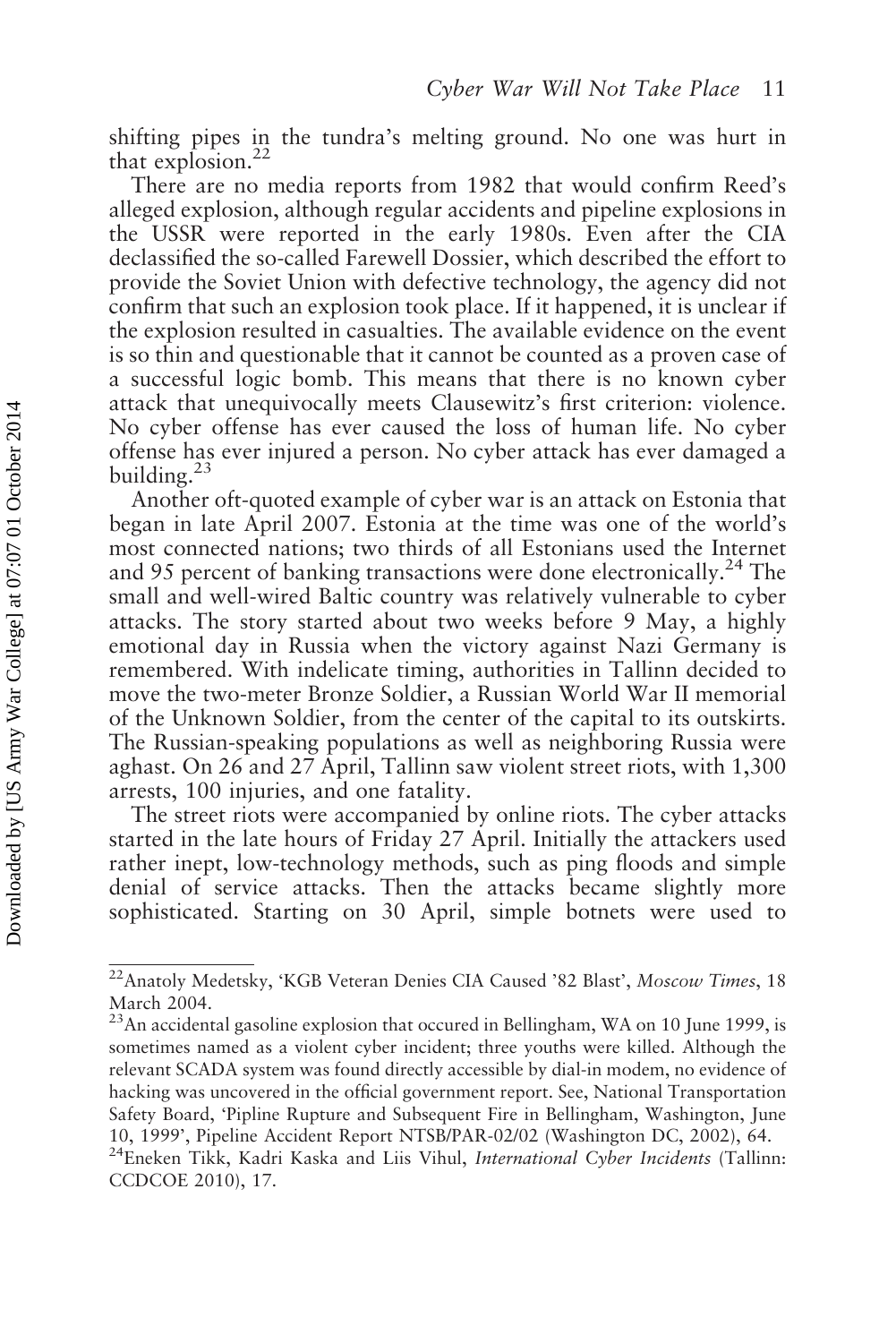increase the volume of distributed denial of service (DDoS) attacks, and the timing of these collective attacks was increasingly coordinated. Other types of nuisances included email and comment spam as well as the defacement of the Estonian Reform Party's website. Estonia experienced what was then the worst-ever DDoS. The attacks came from an extremely large number of hijacked computers, up to 85,000; and the attacks went on for an unusually long time, for three weeks, until 19 May. The attacks reached a peak on 9 May, when Moscow celebrates Victory Day. Fifty-eight Estonian websites were down at once. The online services of Estonia's largest bank, then known as Hansapank, were unavailable for 90 minutes on 9 May and for two hours a day later.<sup>25</sup> The effect of these coordinated online protests on business, government, and society was noticeable, but ultimately it remained minor. The main long-term consequence of the attack was that the Estonian government succeeded in getting the North Atlantic Treaty Organization (NATO) to establish a permanent agency in Tallinn, the Cooperative Cyber Defence Centre of Excellence.

A few things are notable about the attack. It remained unclear who was behind the attacks. Estonia's defense minister as well as the country's top diplomat pointed their fingers at the Kremlin. But they were unable to muster evidence, retracting earlier statements that Estonia had been able to trace the Internet Provider addresses of some computers involved in the attack back to the Russian government. Neither experts from the Atlantic Alliance nor from the European Commission were able to identify Russian fingerprints in the operations. Russian officials called accusations of involvement 'unfounded'.26

Keeping Estonia's attack in perspective is important. Mihkel Tammet, an official in charge of Information Computer Technology (ICT) for the Estonian Ministry of Defense, described the time leading up to the launch of the attacks as a 'gathering of botnets like a gathering of armies'.<sup>27</sup> Andrus Ansip, then Estonia's prime minister, asked, 'What's the difference between a blockade of harbors or airports of sovereign states and the blockade of government institutions and

<sup>&</sup>lt;sup>25</sup>These disruptions were the worst of the entire 'cyber war' according to ibid., 20.  $^{26}$ 'Estonia has no evidence of Kremlin involvement in cyber attacks', *Ria Novosti*, 6 Sept. 2007. It should also be noted that Russian activists and even a State Duma Deputy (although perhaps jokingly) have claimed to be behind the attacks, see Gadi Evron, 'Authoritatively, Who was Behind the Estonian Attacks?' Darkreading, 17 March 2009. See also, Gadi Evron, 'Battling Botnets and Online Mobs', Science & Technology (Winter/Spring 2008), 121–8.<br><sup>27</sup>Tim Espiner, 'Estonia's cyberattacks: lessons learned, a year on', ZDNet UK, 1 May

<sup>2008.</sup>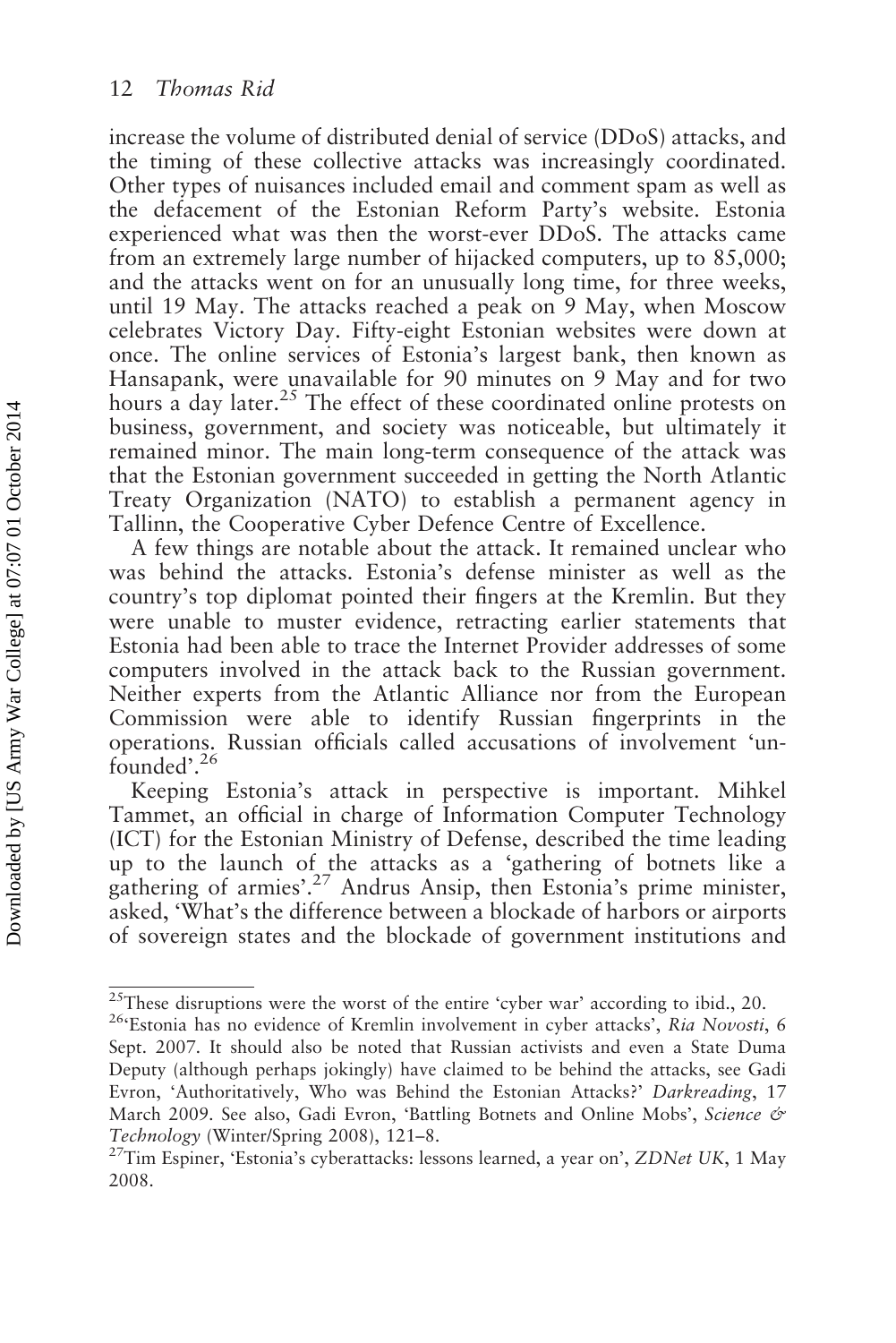newspaper websites?<sup>'28</sup> It was of course a rhetorical question. Yet the answer is simple: unlike a naval blockade, the mere 'blockade' of websites is not violent, not even potentially; unlike a naval blockade, the DDoS attack was not instrumentally tied to a tactical objective, but an act of undirected protest; and unlike ships blocking the way, the pings remained anonymous, without political backing. Ansip could have asked what the difference was between a large popular demonstration blocking access to buildings and the blocking of websites. The comparison would have been better, but still flawed for an additional reason: many more actual people have to show up for a good old-fashioned demonstration than for a DDoS attack.

A year later a third major event occurred that would enter the Cassandra's tale of cyber war. The context was a ground war between the Russian Federation and Georgia in August 2008. The short armed confrontation was triggered by a territorial dispute over South Ossetia. On 7 August, the Georgian Army reacted to provocations by attacking South Ossetia's separatist forces. One day later, Russia responded militarily. Yet the computer attack on the Georgian websites started slowly on 29 July, ten days before the military confrontation and with it the main cyber attack started on 8 August. It may have been the first time an independent cyber attack happened in synchronization with a conventional military operation. The cyber attacks on Georgia comprised three types.

Some of the country's prominent websites were defaced, for instance that of Georgia's national bank and the ministry of foreign affairs. The most notorious defacement was a collage of portraits juxtaposing Adolf Hitler and Mikheil Saakashvili, the Georgian president.

The second type of offence were denial-of-service attacks against websites in the Georgian public and private sectors, including government websites, like the parliament, but also news media, Georgia's largest commercial bank, and other minor websites. The attacks, on average, lasted around two hours and 15 minutes, the longest up to six hours.<sup>29</sup>

A third method was an effort to distribute malicious software to deepen the ranks of the attackers and the volume of attacks. Various Russian-language forums helped distribute scripts that enabled the public to take action, even posting the attack script in an archived

<sup>&</sup>lt;sup>28</sup>Андрей Злобин, Ксения Болецкая, 'Электронная бомба,' Ведомости [Andrey Zlobin and Xenia Boletskaya, 'E-bomb', Vedomosti] 28 May 2007, <[http://bitly.com/](http://bitly.com/g1M9Si)

[g1M9Si](http://bitly.com/g1M9Si) >.<br><sup>29</sup>The intensity of the attacks was high, with traffic reaching 211.66 Mbps on average, peaking at 814.33 Mbps, see Jose Nazario, 'Georgia DDoS Attacks – A Quick Summary of Observations', Security to the Core (Arbor Networks), 12 Aug. 2008.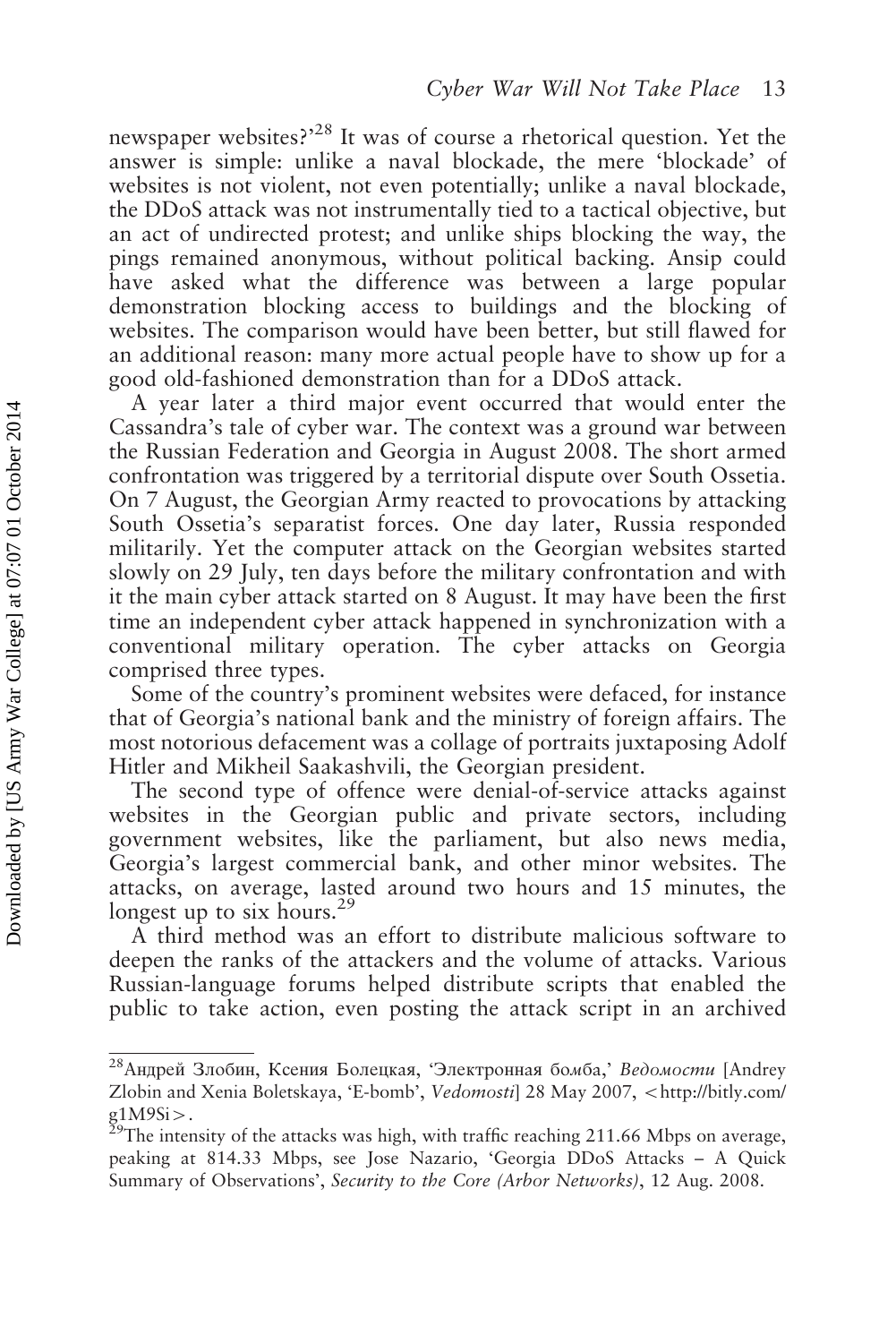version, war.rar, which prioritized Georgian government websites. In a similar vein, email addresses of Georgian politicians were spammed.

The effects of the attack were again rather small. Despite the warlike rhetoric by the international press, by the Georgian government, and by anonymous hackers, the attacks were not violent. And Georgia, a small country with a population of about 4.5 million, was even less vulnerable to attacks than Estonia; web access was relatively low and few vital services like energy, transportation, or banking were tied to the Internet. The attack had little effect beyond making a number of Georgian government websites temporarily inaccessible. The attack was also only minimally instrumental. The attack's main damage was in limiting the government's ability to communicate internationally and making the small country's voice heard at a critical moment. If the attackers intended this effect, its utility was limited: the foreign ministry took the rare step, with Google's permission, to set up a weblog on Blogger, the company's blogging platform. This helped keep one more channel to journalists open. The National Bank of Georgia ordered all branches to stop offering electronic services for ten days. Most importantly, the attack was not genuinely political in nature. As in the Estonian case, the Georgian government blamed the Kremlin. But Russia again denied official sponsorship of the attacks. NATO's Tallinn-based cyber security center published a report on the Georgia attacks. Although the attacks appeared coordinated and instructed, and although the media were pointing fingers at Russia, 'there is no conclusive proof of who is behind the DDoS attacks', NATO concluded, 'as was the case with Estonia'.30

The cyber scuffles that accompanied the street protests in Estonia and the short military ground campaign in Georgia were precedents. Perhaps the novelty of these types of offenses was the main reason for their high public profile and the warlike rhetoric that surrounded them. The same observation might be true for another type of 'cyber war', high-profile spying operations. An early example is 'Moonlight Maze'. That lurid name was given to a highly classified cyber-espionage incident discovered in 1999. The US Air Force coincidentally discovered the intrusion into its network. The Federal Bureau of Investigation (FBI) was alerted. The federal investigators called in the NSA. An investigation uncovered a pattern of intrusion into computers

<sup>&</sup>lt;sup>30</sup>Eneken Tikk, Kadri Kaska, Kristel Rünnimeri, Mari Kert, Anna-Maria Talihärm and Liis Vihul, Cyber Attacks against Georgia (Tallinn: CCDCOE 2008), 12. Jeffrey Carr, a cyber security expert, published a report that concluded that Russia's Foreign Military Intelligence Agency (GRU) and Federal Security Service (FSB) probably helped coordinate the attacks, not independent patriotic hackers. But to date, this was neither proven nor admitted.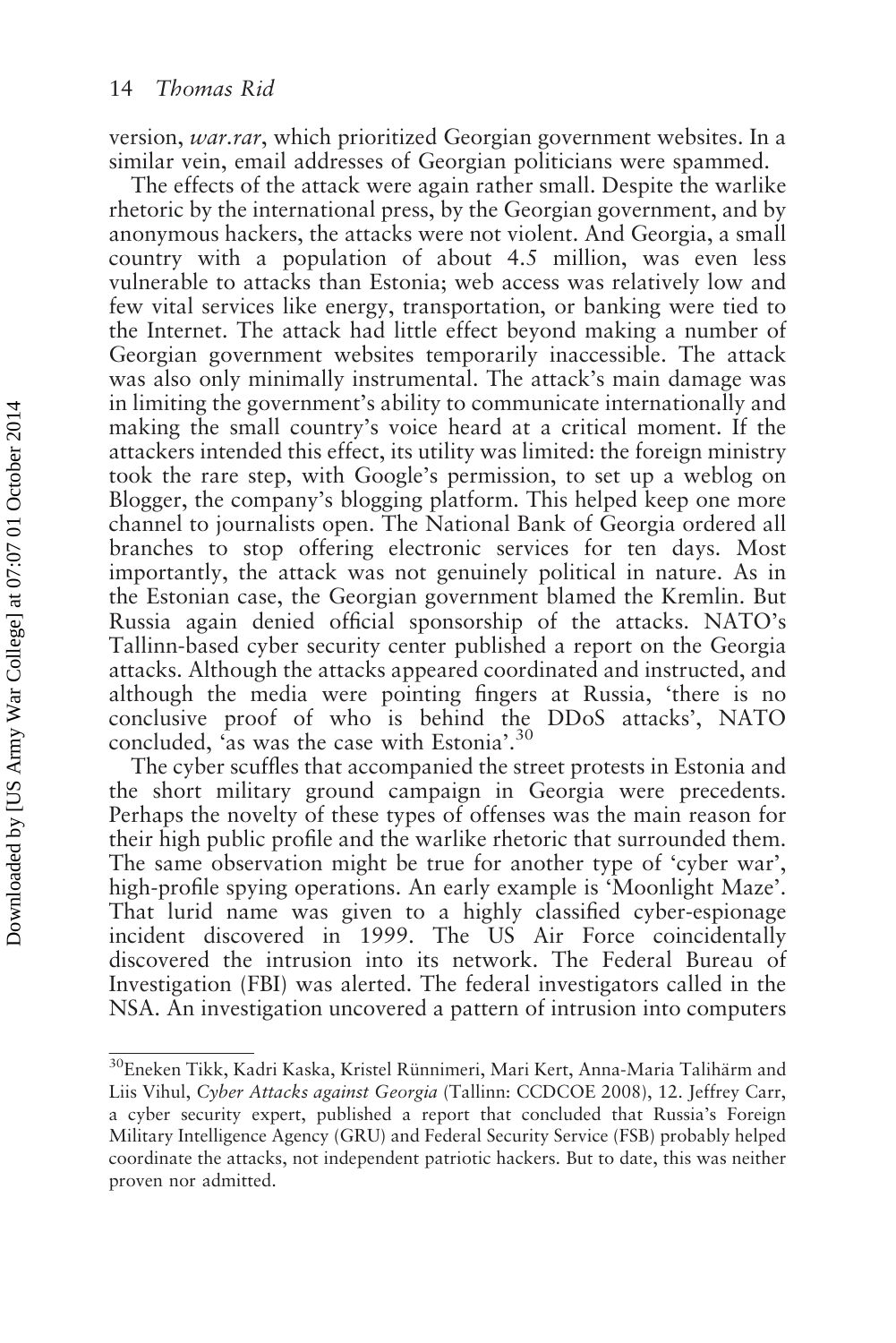at the National Aeronautics and Space Administration (NASA), at the Energy Department, at universities as well as research laboratories that had started in March 1998. Maps of military installations were copied, hardware designs, and other sensitive information. The incursions went on for almost two years. The Pentagon was able to trace back the attack to what was then called a mainframe computer in Russia. But again: no violence, unclear goals, no political attribution.

Yet the empirical trend is obvious: over the past dozen years, cyber attacks have been steadily on the rise. The frequency of major security breaches against governmental and corporate targets has been going up. The volume of attacks is increasing. So is the participation in attacks, ranging from criminals to activists to the NSA. The range of aggressive behavior online is widening. At the same time the sophistication of some attacks has reached new heights. In this respect Stuxnet has indeed been a game-changing event. Despite these trends the 'war' in 'cyber war' has more in common with the 'war' on obesity than with the World War II – it has more metaphoric than descriptive value. It is high time to go back to classic terminology and understand cyber offences for what they really are.

Aggression, whether it involves computers or not, may be criminal or political in nature. It is useful to group offences along a spectrum, stretching from ordinary crime all the way to conventional war. Then a few distinctive features become visible: crime is mostly apolitical, war is always political; criminals conceal their identity, uniformed soldiers display their identity openly. Political violence (or 'political crime' in criminology and the theory of law) occupies the muddled middle of this spectrum, being neither ordinary crime nor ordinary war. For reasons of simplicity, this analysis will focus on three types of offenses on that middle stretch of the spectrum: subversion, espionage, and sabotage. All three activities may involve states as well as private actors. Cyber offenses tend to be skewed towards the criminal end of the spectrum. So far there is no known act of cyber war, when war is properly defined. That of course does not mean that there are no political cyber offenses. But all known political cyber offenses, criminal or not, are neither common crime nor common war. Their purpose is subverting, spying, or sabotaging.

In all three cases, Clausewitz's three criteria are jumbled. These activities need not be violent to be effective. They need not be instrumental to work, as subversion may often be an expression of collective passion and espionage may be an outcome of opportunity rather than strategy. And finally: aggressors engaging in subversion, espionage or sabotage do act politically; but in sharp contrast to warfare, they are likely to have a permanent or at least temporary interest in avoiding attribution. This is one of the main reasons why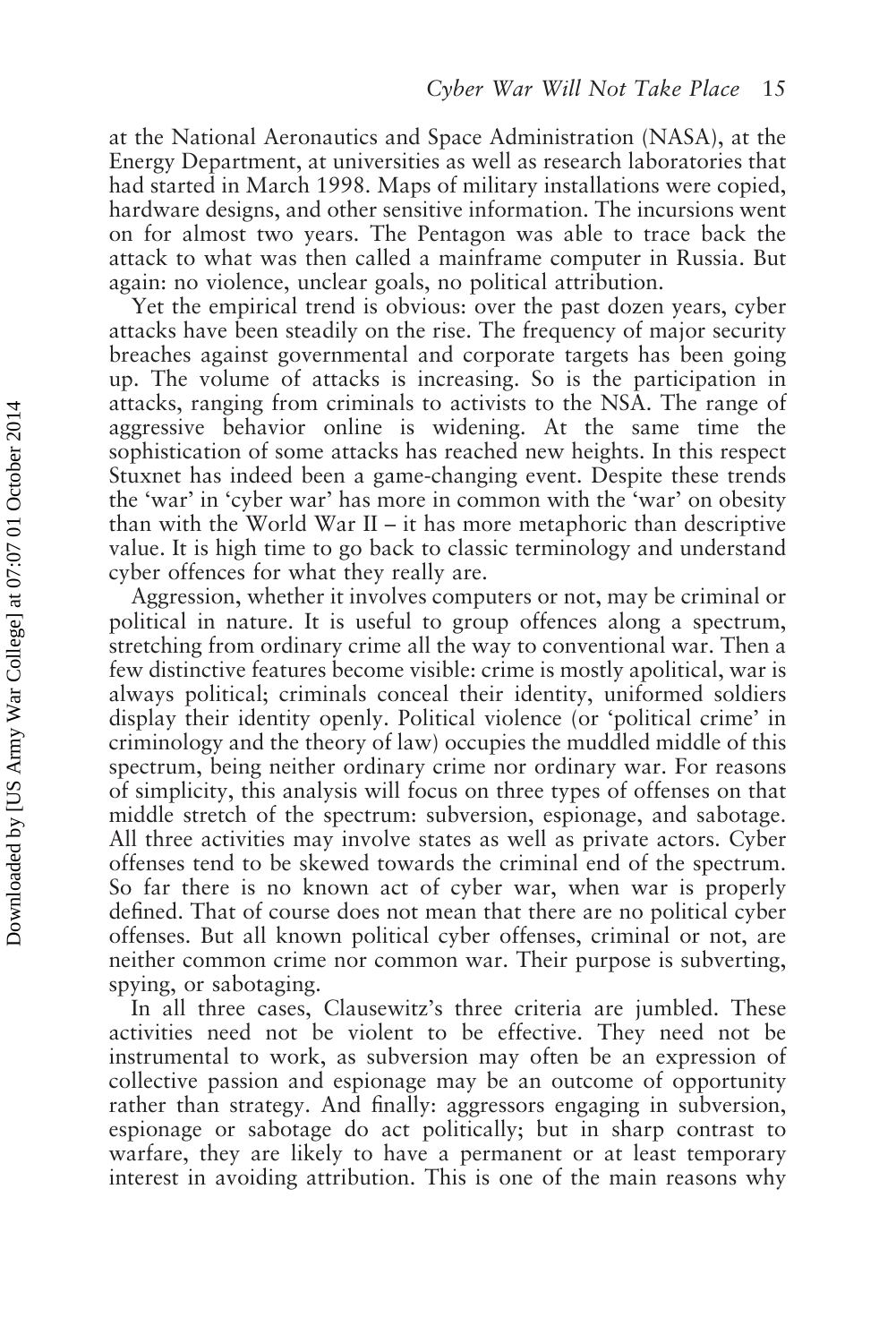political crime, more than acts of war, has thrived in the cyber domain, where non-attribution may be easier to achieve than waterproof attribution. It goes without saying that subversion, espionage and sabotage – 'cybered' or not – may accompany military operations. Both sides may use it, and indeed have done so since time immemorial. But the advent of digital networks had an uneven effect.

# Sabotage

Sabotage, first, is a deliberate attempt to weaken or destroy an economic or military system. All sabotage is predominantly technical in nature, but of course may use social enablers. The word allegedly dates from a French railway strike in 1910. Workers removed and damaged the *sabots*, wooden shoes that held the rails in their bed. The means used in sabotage must not always lead to physical destruction and overt violence, but they can. If violence is used, things are the prime targets, not humans, even if the ultimate objective may be to change the cost-benefit calculus of decisionmakers. Sabotage tends to be tactical in nature and will only rarely have operational or even strategic effects. The higher the technical development and the dependency of a society and its government and military, the higher is the potential for sabotage, especially cyber-enabled sabotage. Sabotage on its own may not be an act of war because the saboteurs may deliberately avoid open violence, they may avoid political attribution, but they always aim to be instrumental. Both avoiding excessive violence and avoiding identification may serve the ultimate goal of sabotage: impairing a technical system. Two high-profile sabotage operations, both Israeli, are instructive.

Some examples of successful use of cyber sabotage are publicly known. Such sabotage may happen in conjunction with conventional military force or stand-alone. One of the most spectacular examples for a combined strike is Operation 'Orchard', Israel's bombing raid on a nuclear reactor site at Dayr ez-Zor in northern Syria on 6 September 2007. It appears that the Israeli Air Force prepared for the main attack by taking out a single Syrian radar site at Tall al-Abuad close to the Turkish border. The Israeli attackers combined electronic warfare with precision strikes. The Syrian electrical grid was not affected. Syria's airdefense system, one of the most capable in the world, went blind and failed to detect an entire Israeli squadron of F-15I and F-16I warplanes entering Syrian airspace, raiding the site, and leaving again.<sup>31</sup> Beforeand-after satellite pictures of the targeted site on the Euphrates were

<sup>&</sup>lt;sup>31</sup>David A. Fulghum, Robert Wall and Amy Butler, 'Israel Shows Electronic Prowess', Aviation Week & Space Technology 168, 25 Nov. 2007; David A. Fulghum, Robert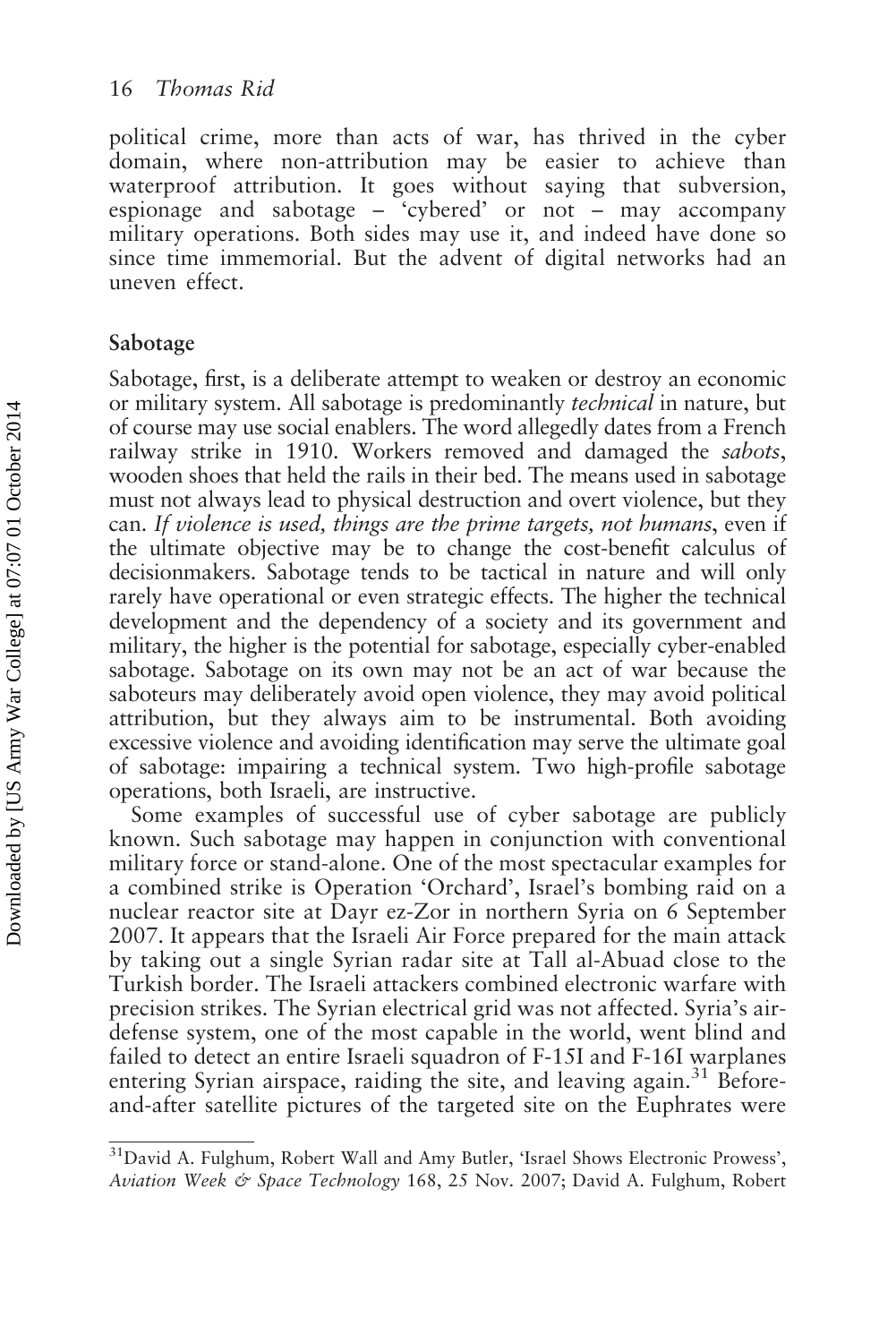made public by the US government. They show that the nascent nuclear facility with its suspected reactor building, which was located about 145 kilometers from Iraq, had been reduced to rubble. The cyber work of the operation was probably done by Unit 8200, the largest unit in the Israel Defense Forces (IDF) and Israel's equivalent to the NSA.32 The technicians may have used a so-called 'kill switch' embedded in the air defense system by a contractor to render it useless.<sup>33</sup> The details of the operation remain highly classified. But one thing can be highlighted already: the cyber element of Operation 'Orchard' probably was critical for the success of the Israeli raid and although the cyber attack did not physically destroy anything on its own right, it should be seen as an integrated part of a larger military operation. Although the cyber attack on its own – without the military component – would not have constituted an act of war, it was nevertheless an enabler for a successful military attack. That was different in another, even more spectacular recent incident.

Stuxnet was by far the most sophisticated known cyber attack to date. It was a highly directed attack against specific targets, most likely Iran's nuclear enrichment program at Natanz.34 The worm was an act of cyber-enabled stand-alone sabotage not connected to a conventional military operation. Stuxnet was what the security industry calls an Advanced Persistent Threat (APT). Operation 'Myrtus,' as Stuxnet may have been called by its creators, was a multi-year campaign. The program started probably in late 2007 or early 2008.35 It is likely that the main attack had been executed between June 2009 and June 2010, when Information Technology (IT) security companies first publicly mentioned the worm. Stuxnet recorded a timestamp and other system information. Therefore engineers were able, in months of hard work, to outline the worm's infection history as well as to reverse-engineer the threat and to understand its purpose. The following paragraphs are intended to provide a glimpse into Stuxnet's complexity and sophistication.

The sabotage software was specifically written for Industrial Control Systems. These control systems are box-shaped stacks of hardware without keyboards or screens. A so-called Programmable Logic

Wall and Amy Butler, 'Cyber-Combat's First Shot', Aviation Week & Space Technology 167, 16 Nov. 2007, 28–31.<br><sup>32</sup>John Markoff, 'A silent attack, but not a subtle one', New York Times, 26 Sept.

<sup>2010.</sup>

<sup>&</sup>lt;sup>33</sup>Sally Adee, 'The Hunt for the Kill Switch', *IEEE Spectrum*, May 2008.<br><sup>34</sup>Gross, 'A Declaration of Cyber-War'.<br><sup>35</sup>Ralph Langner, 'What Stuxnet is All About', *The Last Line of Cyber Defense*, 10 Jan.

<sup>2011.</sup>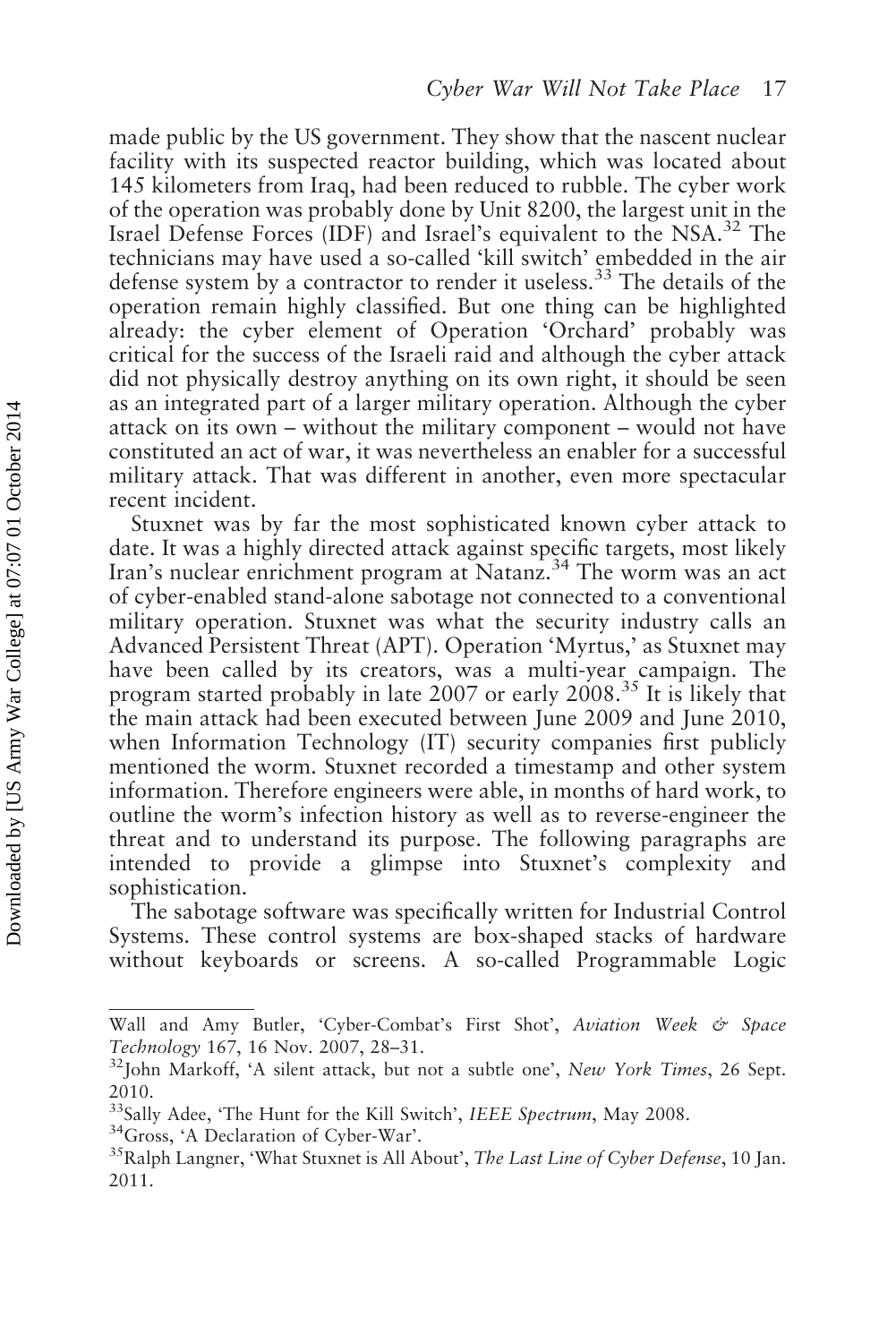Controller (PLC) runs the control system. Therefore an industrial plant's operators have to program the controllers by temporarily hooking them up to a laptop, most likely a so-called Field PG, a special industrial notebook sold by Siemens. These Field PGs, unlike the control system and the controller itself, run Microsoft Windows and were most likely not connected to the Internet and not even to an internal network.36

The first complication for the attackers was therefore a feasible infection strategy. Stuxnet had to be introduced into the target environment and spread there in order to reach its precise target. That target was protected by a so-called 'air gap', by not being connected to the insecure Internet and even internal networks. Therefore the infection most likely happened through a removable drive, such as a USB stick. The attack vehicle was coded in a way that allowed its handlers to connect to the worm through a command-and-control server. But because the final target was not networked, 'all the functionality required to sabotage a system was embedded directly in the Stuxnet executable', Symantec observed in the updated W32.Stuxnet Dossier, an authoritative analysis of the worm's code.<sup>37</sup> The worm's injection mechanism had to be aggressive. The number of collateral and inconsequential infections was initially large: by the end of 2010, the worm had infected approximately 100,000 hosts in dozens of countries, 60 percent of which were in Iran – the machines that ultimately spread the virus on its two final targets were among them.

A second complexity was Stuxnet's 'sabotage strategy', in Symantec's words. The work specifically targeted two models of Siemens logic controllers, 6ES7-315-2 and 6ES7-417, so-called code 315 and code 417. The likely targets were the K-1000–60/3000–3 steam turbine in the Bushehr nuclear power plant for code 417 and the gas centrifuges in Natanz for code  $315.^{38}$  If the worm was able to connect to such controllers, it proceeded checking their configurations to identify the target. If Stuxnet did not find the right configuration, it did nothing. But if it found what it was looking for, the worm started a sequence to inject one of three payloads. These payloads were coded to change the output frequencies of specific drivers that run motors. Stuxnet thus was set up to cause industrial processes to malfunction, physically damaging

<sup>&</sup>lt;sup>36</sup>Nicolas Falliere, Liam O Murchu and Eric Chien, W32.Stuxnet Dossier. Version 1.4 (Symantec 2011), 3.<br><sup>37</sup>Ibid., 3.

 $38$ This is Ralph Langner's target theory. The question if Stuxnet's code 417 'warhead' was disabled or not is controversial among engineers. See ibid., 45 as well as Ralph Langner, 'Matching Langner's Stuxnet Analysis and Symantec's Dossier Update', The Last Line of Cyber Defense, 21 Feb. 2011.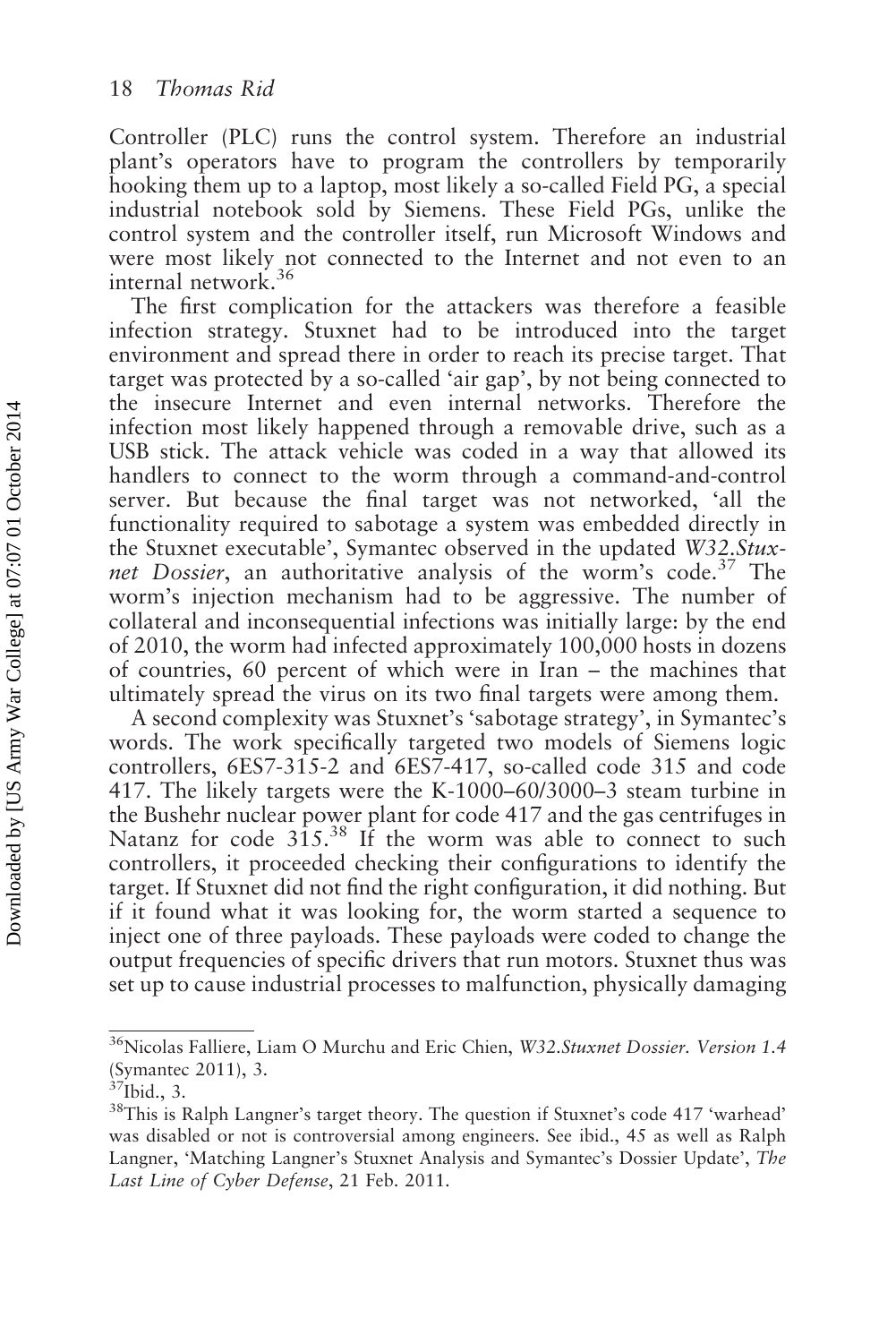rotors, turbines, and centrifuges. The attack's goal was damaging the centrifuges slowly, thus tricking the plant's operators. Their rationale probably was that damaging hardware would delay Iran's enrichment program for a significant period of time, as components cannot just be easily bought on open markets.

This method relates to a third complexity, the worm's stealthiness. Before Stuxnet started sabotaging processes, it intercepted input values from sensors, for instance the state of a valve or operating temperatures, recorded these data, and then provided the legitimate controller code with pre-recorded fake input signals, while the actual processes in the hidden background were manipulated. The objective was not just fooling operators in a control room, but circumventing and compromising digital safety systems. Stuxnet also hid the modifications it made to the controller code. And even before launching a payload, Stuxnet operated stealthily: it had mechanisms to evade antivirus software, it is able to hide copies of its files on removable drives, hide its own program blocks when an enumeration is enforced on a controller, and erased itself from machines that do not lead to the target.

The resources and investment that went into Stuxnet could only be mustered by a 'cyber superpower', argued Ralph Langner, a German control system security consultant who first extracted and decompiled the attack code.<sup>39</sup> A possibility is that Israel engineered the threat with American support. It starts with intelligence: each single control system is a unique configuration, so the attackers needed superb information about the specific system's schematics. 'They probably even knew the shoe size of the operators', joked Langner. The designs could have been stolen or even extracted by an earlier version of Stuxnet. Another aspect is the threat's design itself: the code was so specific that it is likely that the attackers had to set up a mirrored environment to refine their attack vehicle, which could have included a mock enrichment facility.40 Stuxnet also had network infection routines, it was equipped with peer-to-peer update mechanisms that seem to have been capable communicating even with infected equipment without Internet connection, and injected code into industrial control systems while hiding the code from the operator. Programming such a complex agent required time, resources, and an entire team of core developers as well as quality assurance and management.<sup>41</sup> The threat also combined expensive and hard-to-get items: four zero-day exploits, two stolen

<sup>&</sup>lt;sup>39</sup>Ralph Langner, 'Cracking Stuxnet', *TED Talk*, March 2011.<br><sup>40</sup>William J. Broad, John Markoff and David E. Sanger, 'Israeli test on worm called crucial in Iran nuclear delay', New York Times, 16 Jan. 2011, A1.<br><sup>41</sup>Nicolas Falliere, Liam O Murchu and Eric Chien, W32.Stuxnet Dossier. Version 1.4

<sup>(</sup>Symantec 2011), 3.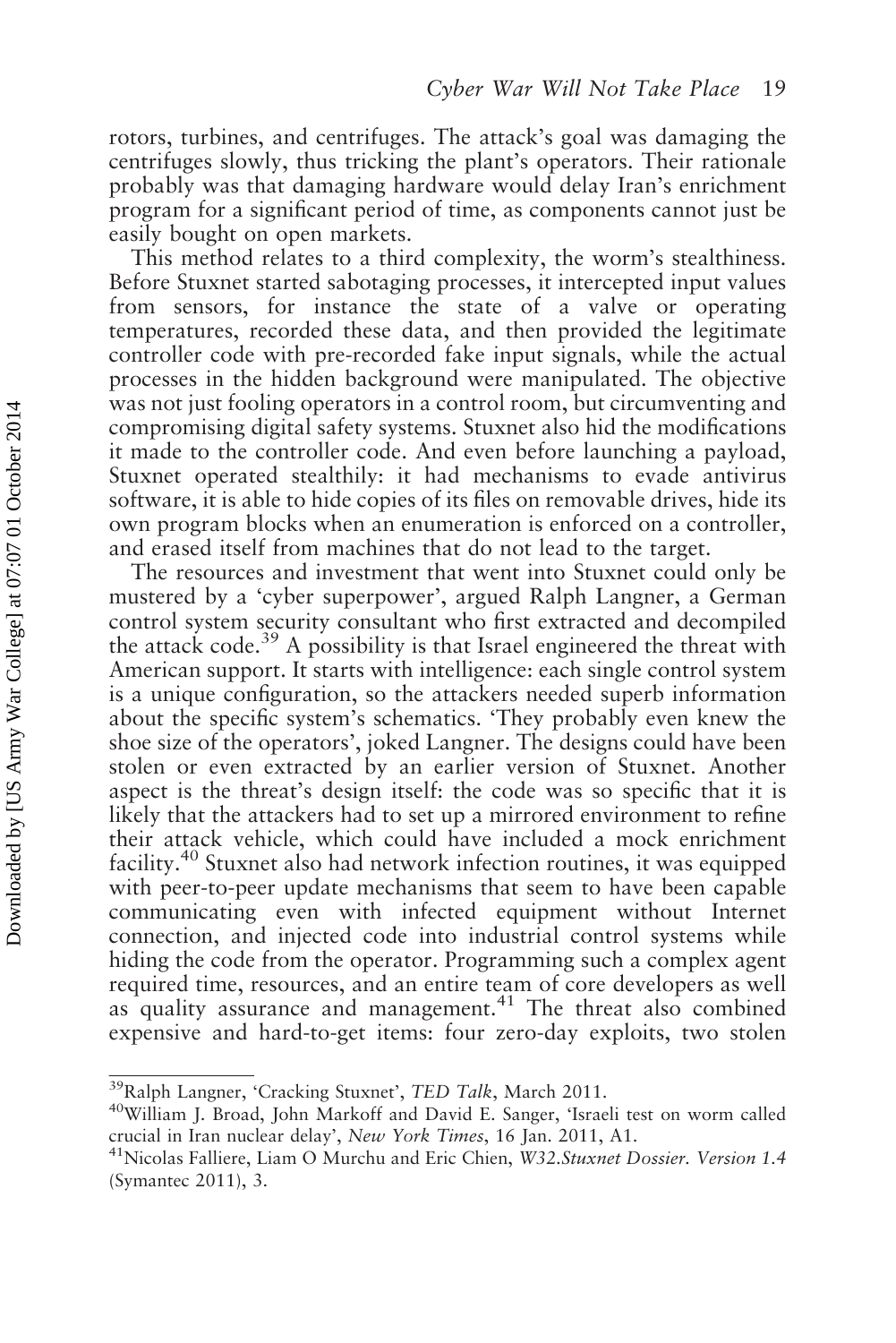digital certificates, a Windows rootkit (a software granting hidden privileged access), and even the first-ever Programmable Logic Controller rootkit.<sup>42</sup> For the time being it remains unclear how successful the Stuxnet attack against Iran's nuclear program actually was. But it is clear that the operation has taken computer sabotage to an entirely new level.

# Espionage

The second offensive activity that is neither crime nor war is espionage. Espionage is an attempt to penetrate an adversarial system for purposes of extracting sensitive or protected information. It may be either social or technical in nature. That division of labour is old. It is known as human intelligence and signals intelligence in the trade of secret services. The level of technical sophistication required for espionage may be high, but the requirements are less demanding than for complex sabotage operations. This is because espionage is not directly instrumental; its main purpose is not achieving a goal but to gather the information that may be used to design more concrete instruments or policies. A highly digitized environment has vastly increased the number of actors in the espionage business. Professionally and expensively trained agents working for governments (or large companies) have new competition from hackers and private individuals, sometimes acting on their own initiative yet potentially providing information for a larger cause. The most widespread use of state-sponsored cyber capabilities is for purposes of espionage. Empirically, the vast majority of all political cyber security incidents have been cases of espionage. As the attackers' identity often remains dubious, it is the victim that chooses the colorful names of these operations.

An early example, 'Moonlight Maze', has already been mentioned. Another example, 'Titan Rain', is the US government codename for a series of attacks on military and governmental computer systems in 2003, an attack that continued persistently for years. Chinese hackers had probably gained access to hundreds of firewalled networks at the Pentagon, the State Department, Homeland Security, as well as defense contractors such as Lockheed Martin. It remains unclear if Chinese security agencies were behind the intrusion or if an intruder merely wanted to mask his true identity by using China-based computers. One Pentagon source estimated that Chinese intruders had downloaded '10

 $42$ See Gary McGraw's discussion with Ralph Langner on Cigital's Silver Bullet, 25 Feb.  $2011, \leq$ [www.cigital.com/silverbullet/show-059/](http://www.cigital.com/silverbullet/show-059/) $>$ .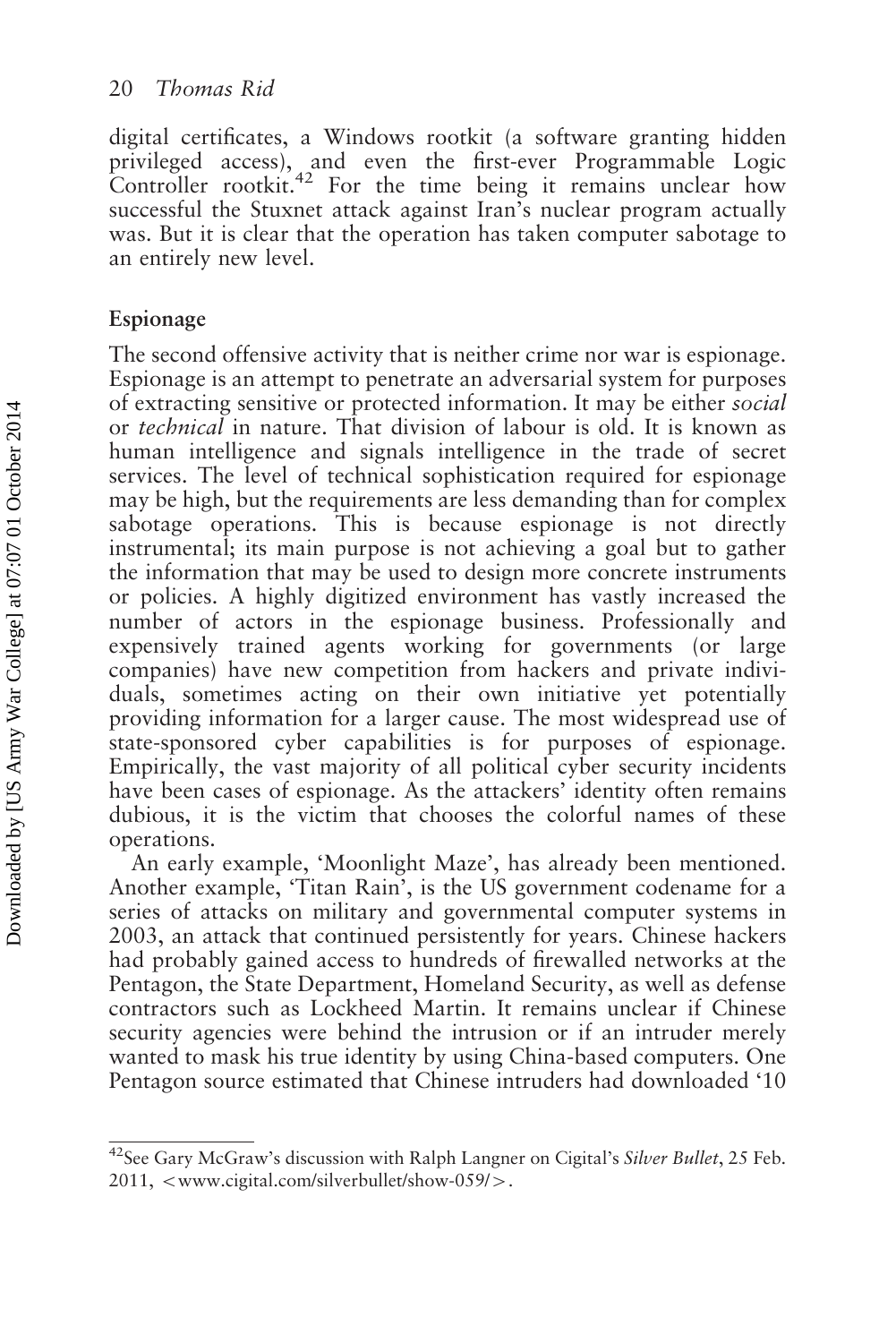to 20 terabytes of data' from non-classified Department of Defense networks.<sup>43</sup> Classified networks were probably not compromised.<sup>44</sup>

In November 2008, the US military witnessed the most significant breach of its computers to date. An allegedly Russian piece of spyware was inserted through a flash drive into a laptop at a base in the Middle East, 'placed there by a foreign intelligence agency', according to the Pentagon's number two.<sup>45</sup> It then started scanning the Internet for dotmil domain addresses. This way the malware got access to the Pentagon's unclassified network, the Non-classified Internet Protocol Router Network (NIPRNET). The Defense Department's global secure intranet, the Secret Internet Protocol Router Network (SIPRNET), designed to transmit confidential and secret-level information, is protected by a so-called air gap or air wall, meaning that the secure network is physically, electrically, and electromagnetically separated from insecure networks. So once the piece of malware was on a hard drive in the NIPRNET, it began copying itself onto removable thumb drives. The hope was that an unknowing user would carry it over the air gap into SIPRNET, a problem known as the 'sneakernet' effect among the Pentagon's security experts.<sup>46</sup> That indeed happened and a virtual beachhead was established. But it remains unclear if the software was able to extricate information from the classified network, let alone what and how much.

In March 2009, Ron Deibert and his team at the University of Toronto publicized their discovery of what they called GhostNet, a sophisticated international spying operation, probably of Chinese origin. The network had infected 1,295 host computers of ministries of foreign affairs, embassies, international organizations, news media, and non-governmental organizations in 103 countries. The malware was able to take full control of infected computers, including searching and downloading documents, logging keystrokes, and even covertly activating personal computer cameras and microphones and capturing the recorded information.47

Only rarely do governments disclose information on successful cyber attacks on their systems. If they do, as some high-profile cases in the

<sup>43</sup>Ellen Nakashima and Brian Krebs, 'Contractor blamed in DHS data breaches', Washington Post, 24 Sept. 2007, A1.<br><sup>44</sup>Bradley Graham, 'Hackers attack via Chinese web sites', Washington Post, 25 Aug.

<sup>2005.</sup>

<sup>45</sup>William J. Lynn, 'Defending a New Domain', Foreign Affairs 89/5 (2010), 97. Clarke says the spyware was of Russian origin, see next footnote.

<sup>&</sup>lt;sup>46</sup>Clarke and Knake, Cyber War, 171.<br><sup>47</sup>Ron Deibert, and Rafal Rohozinsky, *Tracking Ghostnet* (Toronto: Munk Centre for International Studies 2009), 47.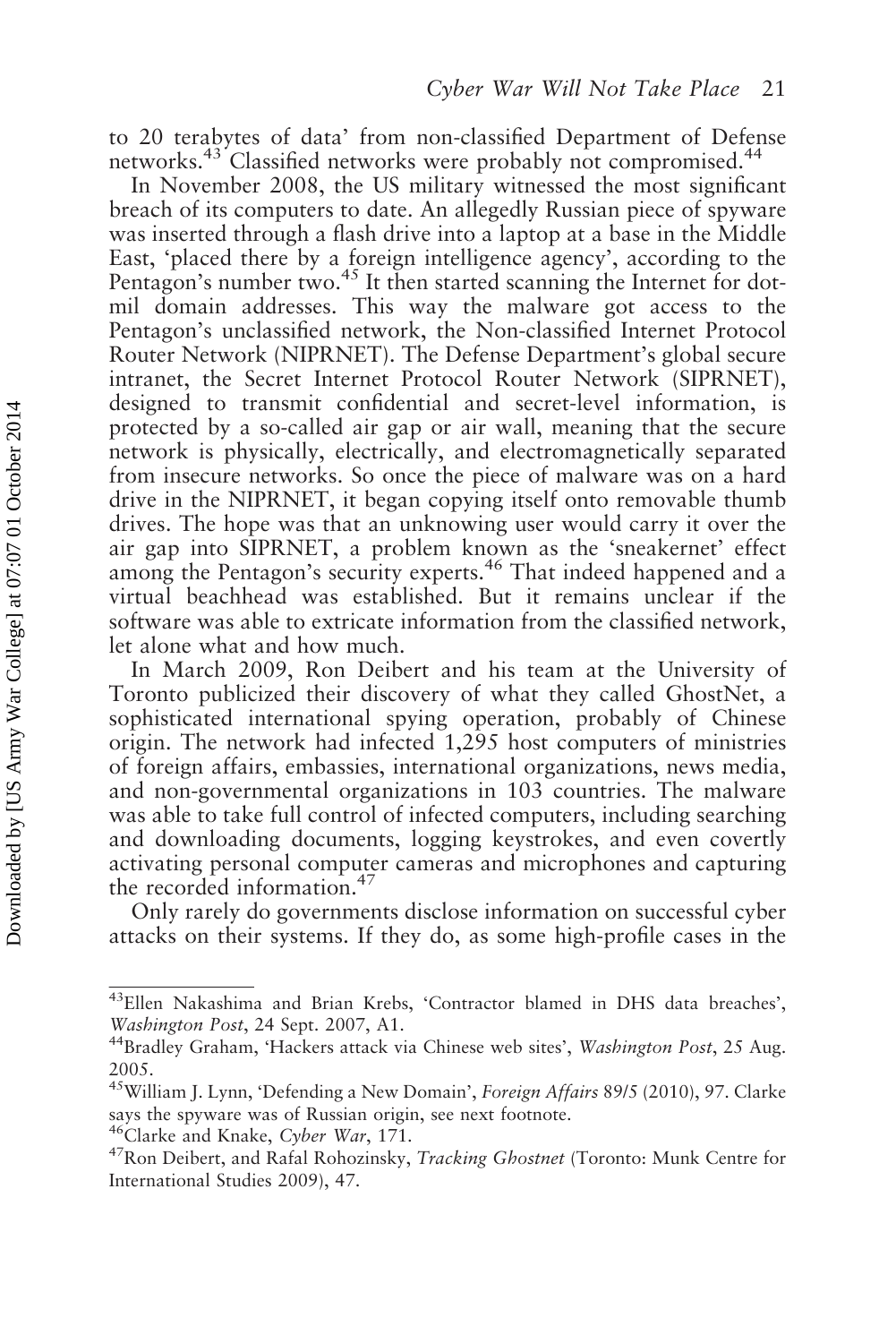Pentagon illustrate, the amount of information released is not very deep. And not always are IT security firms or independent researchers able to analyze and illuminate the threat, like in the case of Stuxnet or Ghostnet. Therefore numerous examples exist where public information is scarce. In December 2007, the head of British internal intelligence, MI5, informed the executives of 300 companies that they were under attack by Chinese organizations, top banks among them.48 Between 2007 and 2009, terabytes of data on the development of the F-35 were stolen, including specifics of its electronic warfare systems, the greatest advance of America's new fourth-generation fighter.49 In January 2011, the British Foreign Office's IT system had come under attack from a 'hostile state intelligence agency'.50 Many more past and recent examples could be added to this list, and it will certainly grow in the future. Despite heavy investments in defenses, cyber espionage is a booming activity, both against private and public entities.

#### Subversion

The remaining third offensive activity is subversion. Subversion is the deliberate attempt to undermine the authority, the integrity, and the constitution of an established authority or order. The ultimate goal of subversion may be overthrowing a society's established government. But subversive activity may also have more limited causes, such as undermining an organization's or even a person's authority. The modus operandi of subversive activity is eroding social bonds, beliefs, and trust in the state and other collective entities. The means used in subversion may not always include overt violence. One common tool of subversion is propaganda, for instance pamphlets, literature, and film. The vehicle of subversion is always influencing the loyalties of individuals and uncommitted bystanders. Human minds are the targets, not machines. This also applies when force comes into play. It is important to note that subversion is a broader concept than insurgency: subversion, in contrast to insurgency, does not require violence and it does not require the overthrow of an established order to be successful.

To understand subversion's potentially limited instrumentality, something rather un-technical has to be considered: emotional causes. The present uses of the concept of 'cyber war' tend to be inept and

<sup>&</sup>lt;sup>48</sup>Rhys Blakely, 'MI5 alert on China's cyberspace spy threat', The Times, 1 Dec. 2007, 1.<br><sup>49</sup>Clarke and Knake, Cyber War, 232–4.

 $^{50}$ Charles Arthur, 'William Hague reveals hacker attack on Foreign Office in call for cyber rules', Guardian, 6 Feb. 2011.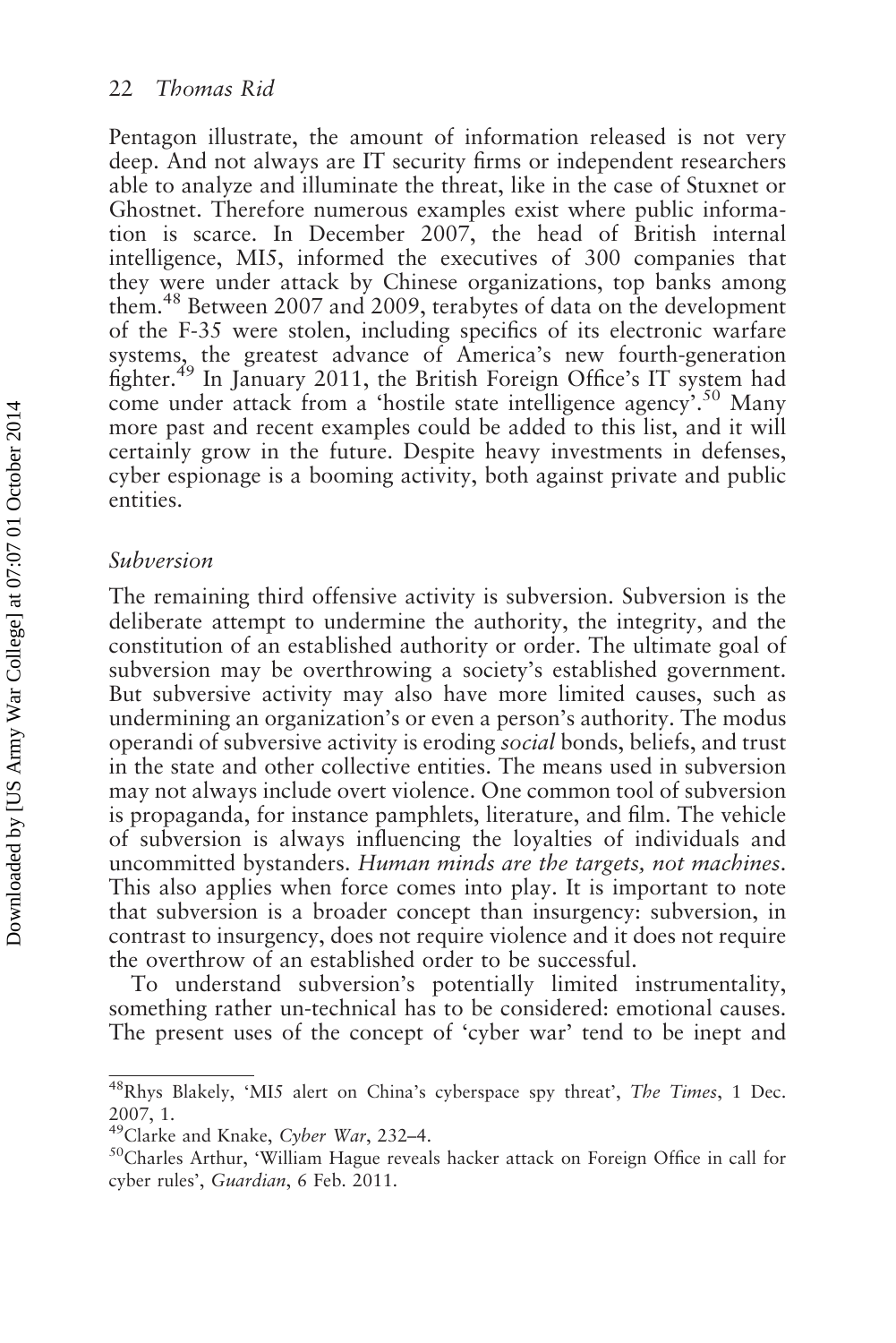imprecise. But other classic concepts of the study of war retain their relevance and pertinence for the study of cyber offenses. Clausewitz, and many other strategic thinkers, consistently highlighted the role of passions and emotions in conflict, be it regular or irregular conflict. 'The intensity of action', Clausewitz observed, 'is a function of the motive's strength that is driving the action.' That motive may be a rational calculation or it may be emotional indignation (*Gemütserre*gung), he added. 'If power is meant to be great, the latter can hardly be missing.'<sup>51</sup> Subversion, like insurgency, is driven by strong motives that mobilize supporters, volunteers, and activists – and, if violence comes into play, fighters and insurgents.

Another revered military thinker, David Galula, described the driving force behind an insurgent group as the cause. An insurgency's treasure would be a 'monopoly of a dynamic cause', wrote the French counterinsurgency expert in the  $1960s$ .<sup>52</sup> But 50 years later, the demise of grand ideologies<sup>53</sup> and the rise of highly networked movements have altered the logic of dynamic causes. Not grand narratives, but highly specific issues are likely to mobilize a critical mass of enraged activists, if only temporarily. Non-attribution has lowered the costs and risks of activism – but it has also lowered the costs and risks of stopping activism again. Consequently the potential for subversion is changing: entering into subversive activity has become easier, but taking subversion a critical step further into the realm of actual politics, to successful insurgency and ultimately to governance, has become harder.<sup>54</sup> Three brief examples will illustrate this point.<sup>55</sup>

A highly insightful example for non-violent subversion is Anonymous, a loose and leaderless movement of activists. Supporters conceal their identities and unite around a self-defined cause, often promoting free speech and agitating against censorship. The movement's motto is frequently posted at the end of announcements: We are

<sup>&</sup>lt;sup>51</sup>'Die Energie des Handels drückt die Stärke des Motivs aus, wodurch das Handel hervorgerufen wird, das Motiv mag nun in einer Verstandesüberzeugung oder einer Gemütserregung seinen Grund haben. Die letztere darf aber schwerlich fehlen, wo sich eine große Kraft zeigen soll.' Clausewitz, Vom Kriege, 69.<br><sup>52</sup>David Galula, Counterinsurgency Warfare: Theory and Practice (New York: Praeger

<sup>1964), 71.</sup>

<sup>&</sup>lt;sup>53</sup>For a historical discussion of ideology's role in guerrilla war, see Walter Laqueur, Guerrilla. A Historical and Critical Study (Boston: Little, Brown 1976).<br><sup>54</sup>Thomas Rid and Marc Hecker, 'The Terror Fringe', Policy Review 158 (Dec./Jan.

<sup>2010), 3–19.</sup>

<sup>&</sup>lt;sup>55</sup>For a more exhaustive list of politically motivated cyber-attacks, see Robin Gandhi, Anup Sharma, William Mahoney, William Sousan, Qiuming Zhu and Phillip Laplante, 'Dimensions of Cyber Attacks', IEEE Technology and Society Magazine (Spring 2011), 28–38.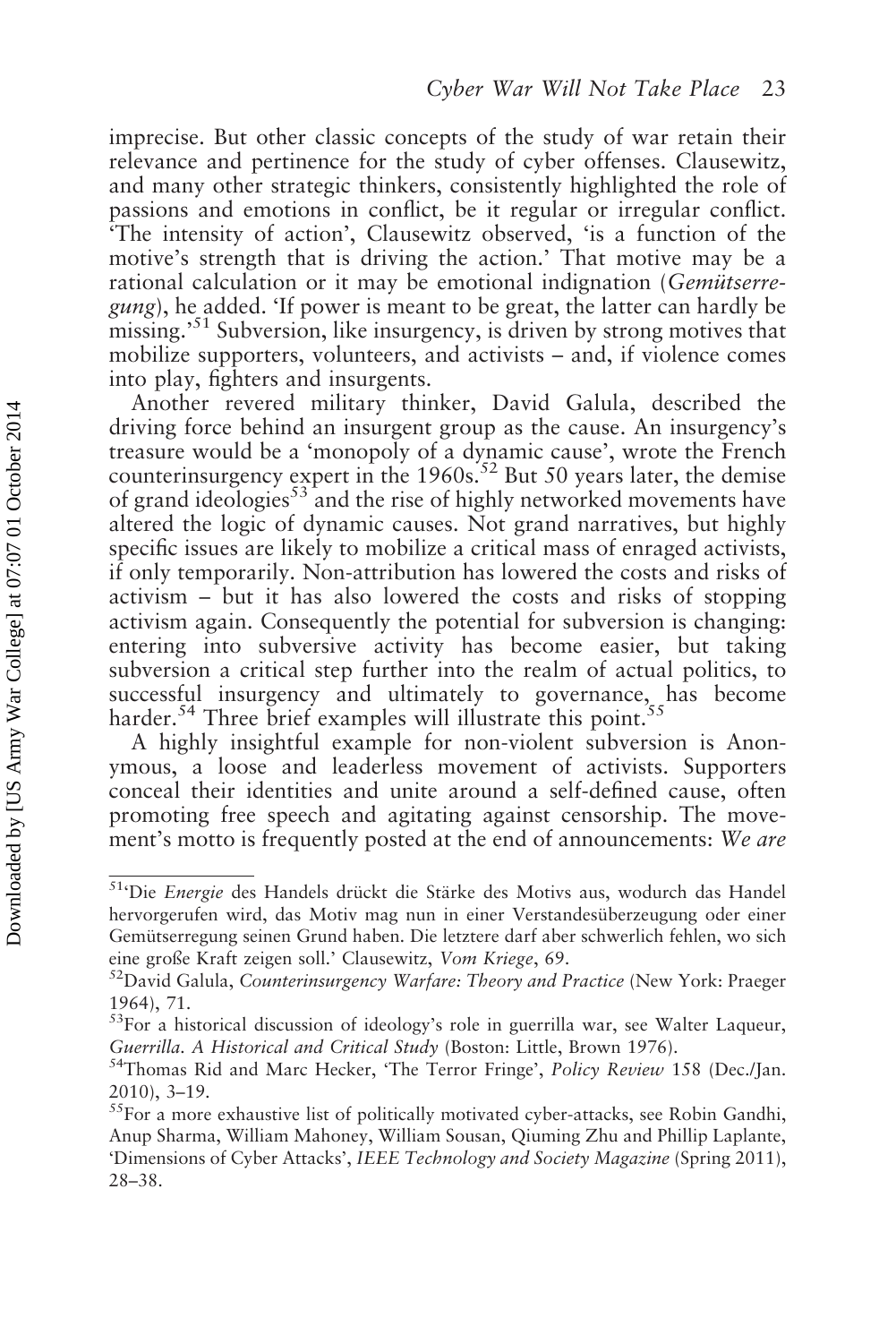Anonymous. We are Legion. We do not forgive. We do not forget. Expect us. The actions undertaken by Anonymous activists may have a political agenda or they may just be a crude form of entertainment.<sup>56</sup> Volunteers may be 'doing it for the lulz', as a phrase from internet culture has it. 'Lulz' is a concept related to the German idea of Schadenfreude, derived from a plural of 'lol', which stands for laughout-loud.57 An example of the latter was Anonymous' 'YouTube porn day', a concerted prankster raid on 20 May 2009 where hundreds of pornographic videos were defiantly uploaded to the popular videosharing site, allegedly to retaliate against the removal of music videos.<sup>58</sup>

The movement is best known for two high-profile political operations, although it has undertaken many more. Its first big campaign, known as 'Project Chanology', targeted the Church of Scientology and was launched on 21 January 2008 with a YouTube video that has since been viewed more than four million times.<sup>59</sup> When Scientology tried to censor the video, Anonymous activists reacted with DDoS attacks on Scientology's website as well as several waves of demonstrations in front of the sect's main centers worldwide, often wearing Guy Fawkes masks, adopted from the film V for Vendetta. The global turnout on some days was as high as 8,000 protesters. The campaign was widely covered in the international press.

A second example is Anonymous' perhaps most striking operation, a devastating assault on HBGary Federal, a technology security company. HBGary's clients included the US government and companies like McAfee. The firm with the tag-line *detecting tomorrow's malware* today had analyzed GhostNet and Aurora, two of the most sophisticated known threats. In early February 2011, Aaron Barr, then its chief executive officer (CEO), wanted more public visibility and announced that his company had infiltrated Anonymous and planned to disclose details soon. In reaction, Anonymous hackers infiltrated HBGary's servers, erased data, defaced its website with a letter ridiculing the firm with a download link to a leak of more than 40,000 of its emails to The Pirate Bay, took down the company's phone

<sup>56</sup>A good analysis of Anonymous is Adrian Crenshaw, 'Crude, Inconsistent Threat: Understanding Anonymous', *Irongeek.com*, 28 March 2011, <[http://bitly.com/](http://bitly.com/e87PeA)

[e87PeA](http://bitly.com/e87PeA) > .<br><sup>57</sup>An explanation and a good introduction into the sense of humor of that subculture is

at <http://ohinternet.com/Lulz>.<br><sup>58</sup>In a video titled *Jonas Brother Live On Stage*, a viewer commented: 'I'm 12 years old and what is this?' The phrase, quoted in a BBC story, went on to become an Internet meme. Siobhan Courtney, 'Pornographic videos flood YouTube', BBC News, 21 May 2009.

 $59<$ [www.youtube.com/watch?v](www.youtube.com/watch?v=JCbKv9yiLiQ)=[JCbKv9yiLiQ](www.youtube.com/watch?v=JCbKv9yiLiQ)>.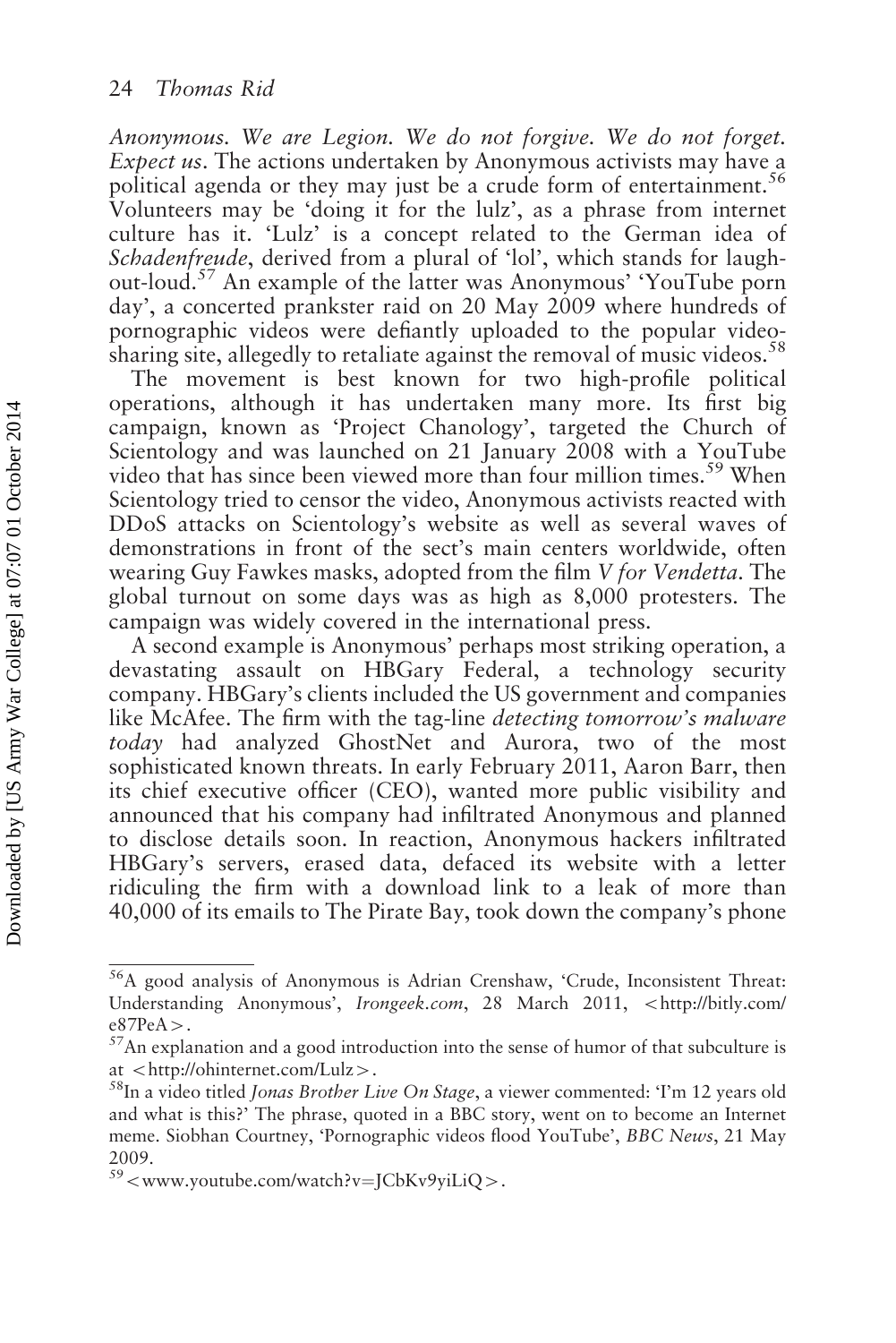system, usurped the CEO's twitter stream, posted his social security number, and clogged up fax machines.<sup>60</sup> Anonymous activists had used a number of methods, including SQL injection, a code injection technique that exploits faulty database requests. 'You brought this upon yourself. You've tried to bite the Anonymous hand, and now the Anonymous hand is bitch-slapping you in the face', said the letter posted on the firm's website.<sup>61</sup> The attack badly pummeled the security company's reputation.

The 'Anon' movement and several assorted splinter-groups, such as LulzSec or AntiSec, have subsequently gained notoriety and attracted significant media attention. The best-known attacks successfully targeted the FBI, the CIA, the Navy as well as American government contractors such as Booz Allen Hamilton, IRC Federal, ManTech, and even the British tabloid The Sun. As a result, several mostly young hackers were arrested worldwide. The sophistication of their attacks, it should be noted, remains limited as the attackers were mainly going after 'low hanging fruit'.<sup>62</sup> The specific causes that motivated the activists were as varied and fickle as the attacks themselves.

Other examples of subversion were the politically motivated DDoS attacks in Estonia and Georgia. On the one hand the target of these attacks had a social dimension: cutting the information flow between governments, the media, and its citizens, thus undermining citizens' trust in their leaders' authority and competence. On the other hand the way these attacks were executed had a stronger social dimension: many of the predominantly Russian patriotic hackers, 'hacktivists', or 'script kiddies' who voluntarily downloaded a relatively primitive attack code did so for emotional reasons, because they were outraged by what they saw as anti-Russian policies, perhaps because they wanted to impress peers. Pulling off such an attack is relatively simple, requiring 'just a lot of people getting together and running the same tools on their home computers,' wrote Jose Nazario of Arbor Networks about the Estonia incident.<sup>63</sup> Steven Adair of Shadow Server concluded, 'The average user

<sup>&</sup>lt;sup>60</sup>Peter Bright, 'Anonymous speaks: the inside story of the HBGary hack', Ars

Technica, 15 Feb. 2011.<br><sup>61</sup>Anonymous, 'This Domain Has Been Seized ...', archived at <[http://bitly.com/](http://bitly.com/hWvZXs)

[hWvZXs](http://bitly.com/hWvZXs)>.<br><sup>62</sup>See 'AnonyLulzyAntiSec, Just What Have You Done for Us Lately?,' *Krypt3ia*, 22

July 2011, <<http://bitly.com/qQJwiu>><br><sup>63</sup>Charles Clover, 'Kremlin-backed group behind Estonia cyber blitz', *Financial Times*, 11 March 2009. See also Jose Nazario, 'Politically Motivated Denial of Service Attacks', in Christian Czosseck and Kenneth Geers (eds), The Virtual Battlefield, (Amsterdam; Washington, DC: IOS Press 2009), 163–81.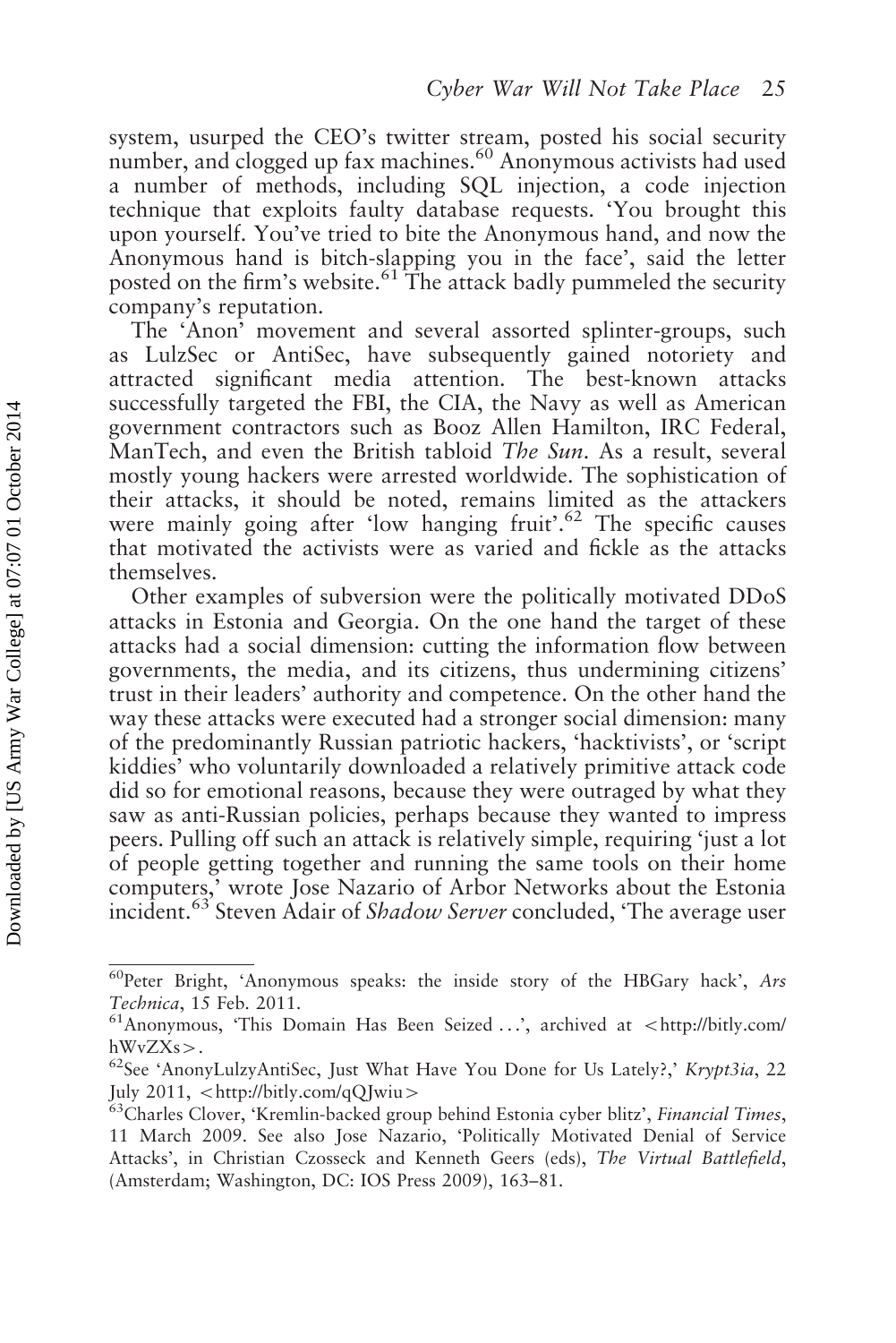is now getting involved and helping to attack Georgian websites.' He dubbed this the 'grass roots effect' of cyber attacks. $64$ 

Another such example is the tussle between Israeli and Arab activists that played out during Operation 'Cast Lead' in January 2009. Many Israeli websites, often from small companies, were defaced during the short war. One simple pro-Palestinian attack tool was named after Mohammad al-Durra, a Palestinian child allegedly killed by Israeli soldiers in 2000. One notable pro-Israeli initiative was a voluntary botnet, 'Help Israel Win', which allowed individuals to voluntarily delegate control of their computers to the botnet server after downloading the 'Patriot DDoS tool', which ran in a personal computer's background while autonomously updating the client with addresses to target. The Israeli voluntary botnet was organized, according to the website's description, by 'a group of students who are tired of sitting around doing nothing while the citizens of Sderot and the cities around the Gaza Strip are suffering.'65 In Estonia, Georgia, and Israel, riots and demonstrations were practically extended into cyberspace, even if the volunteers did not always act without the assistance of more skilled individuals.<sup>66</sup> In such situations, participation and (relatively) easy handling of the technology that enables participation maybe be even more significant than the sophistication of these technologies. The global jihad took this dynamic a step further.

The Internet, social media and the spread of mobile phones with video cameras had a profound effect on subversion, including subversive violence, insurgency, and even terrorism. Political violence in the twenty-first century, especially the global jihadi movement, has become an Internet-enhanced phenomenon. For jihadis, cyberspace is neither just target nor weapon, but an essential platform. That platform is used to reach out to external audiences both hostile and friendly. But more importantly it is a vehicle for internal debate and cohesion. On extremist forums, social dynamics and ideological debates among acolytes take center stage, not achieving technical prowess. Know-how of bomb-making techniques, complete with details and educational videos, are also available online. But virtual training camps cannot replace brick-and-mortar training camps, and when such substitutes were tried, the technological sophistication of attacks has dropped. Online instructional material is less important for the terrorist

<sup>&</sup>lt;sup>64</sup>Steven Adair, 'Georgian Attacks: Remember Estonia?', Shadow Server, 13 Aug. 2008.

<sup>&</sup>lt;sup>65</sup>See also Jeffrey Carr, 'Project Grey Goose Phase II Report', GreyLogic, 20 March 2009, Chapter 2.

<sup>&</sup>lt;sup>66</sup>Rain Ottis, 'From Pitchforks to Laptops: Volunteers in Cyber Conflicts', Conference on Cyber Conflict Proceedings (2010).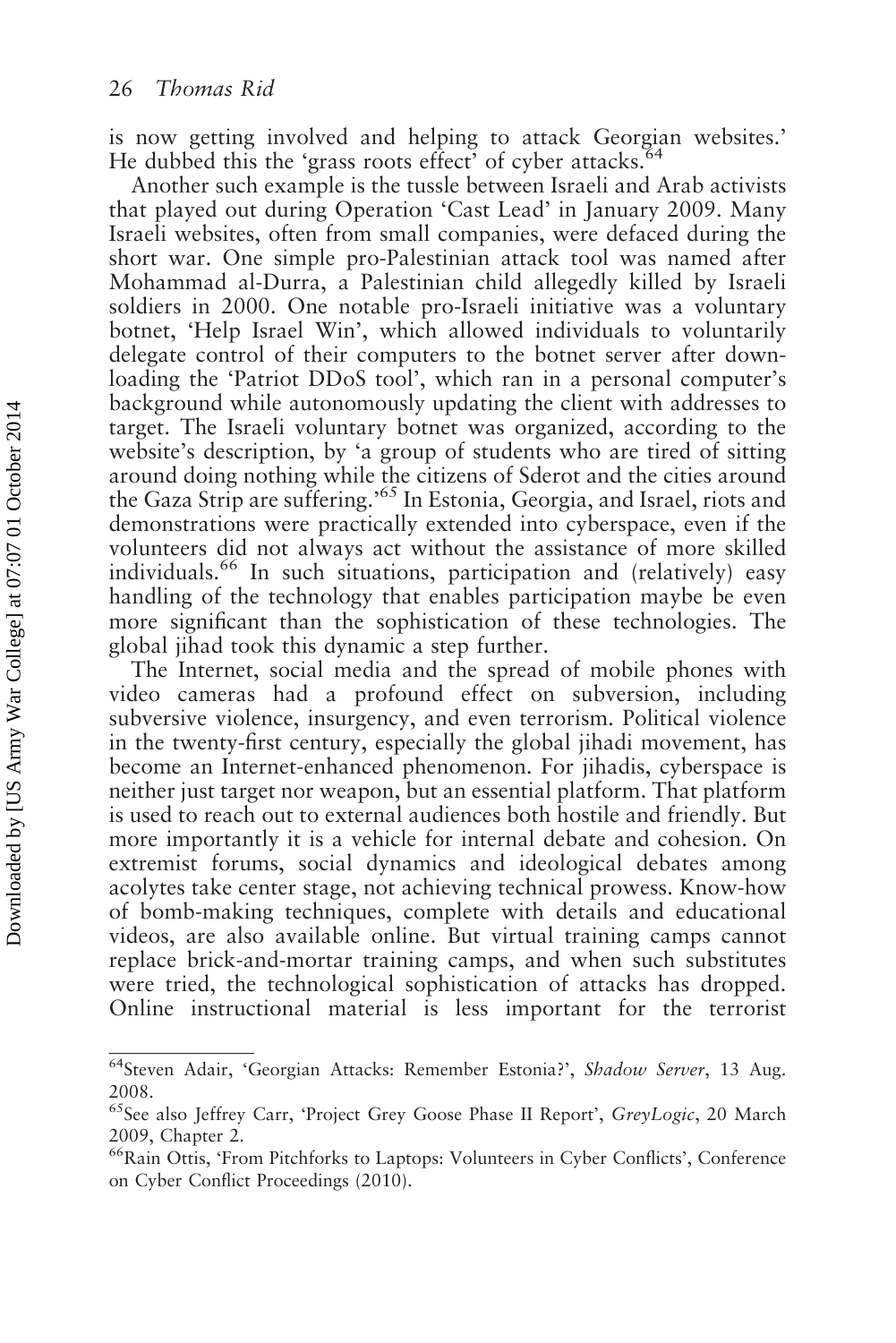movement's continuity than the ideological discussion of the various causes of resistance under the banner of jihad. Jihadism's web presence, in short, keeps alive a strong cause at the fringe with a persistent and stable following, albeit a small one.

An instructive counter-example is the Arab Spring of 2011. Initially the Arab youth movements that threatened the established order in Tunisia, Egypt, Libya, Syria, Yemen and elsewhere also had a web presence on social media platforms – but combined with a strong cause in the mainstream of their societies with a fast-growing following. Once the initial spark started a larger political movement, street protests gained a revolutionary dynamic that could barely be stopped, neither by shutting down the web nor by the state's security forces.

## Conclusion

The levels of technical and social sophistication required for sabotage and subversion are inversely related. At closer inspection the required technical prowess increases from subversion, to espionage, to sabotage. The inverse applies to the required social mobilization: the mobilization of popular support is essential for subversion, perhaps helpful in espionage, and largely irrelevant for sabotage. Successful sabotage is primarily a function of the *quality* of the attacker's technical sophistication and the available intelligence; successful subversion is primarily a function of the *quantity* of supporters mobilized by the strength of political ideas and social causes. This analysis leads to three conclusions that stand in contradiction to the prophecies of cyber war.

The first conclusion is about subversion. In the past and present, not high-tech but low-tech has been more likely to lead to an escalation of violence, instability, and ultimately even war. In the twenty-first century, the one type of political offence with the greatest potential to unleash instability and violence may not be technologically highly sophisticated sabotage, but technically rather primitive subversion. Yet the Internet facilitates an unexpected effect: specific social and political causes may persist in subcultures and niche groups, either temporarily or over an extended time, either violently or non-violently – and they may never cease attracting followers yet never go mainstream. These movements may be cause-driven to a significant extent, and less dependent on leaders, organization, and mass support than classical insurgent groups. Weak causes become stronger in the sense that they garner enough support to persist over an extended period of time, constantly maintaining a self-sufficient, self-recruiting, but also selflimiting number of supporters and activists.

The second finding concerns more sophisticated cyber offenses. Conventional wisdom holds that cyberspace turns the offense/defense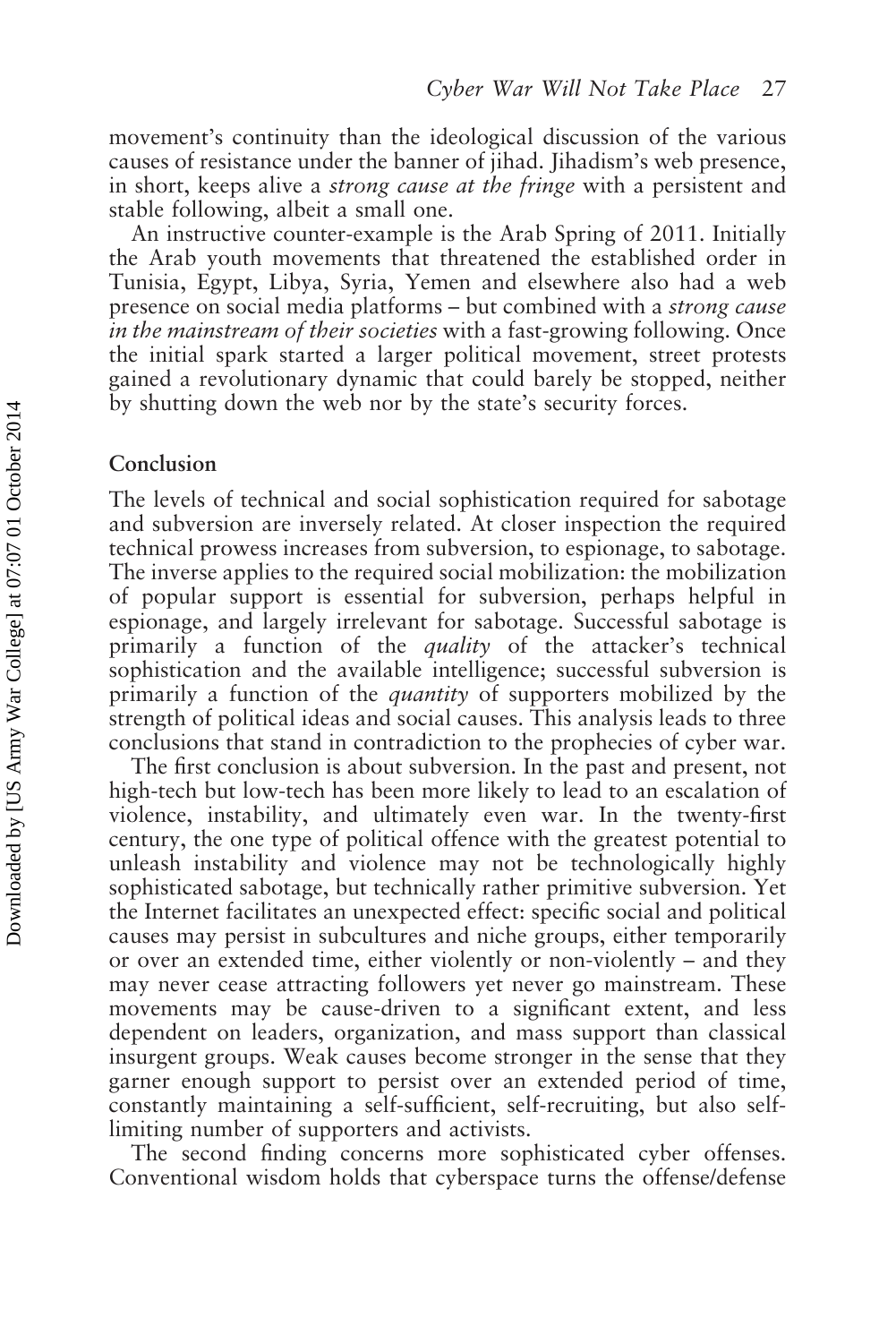balance on its head by making attacking easier and more cost-effective while making defending harder and more resource-intense. Cyber attack, the standard argument goes, increased the attacker's opportunities and the amount of damage to be done while decreasing the risks (sending special code is easier than sending special forces). $67$  Hence expect more sabotage and more saboteurs. This may have it exactly wrong: quality matters more than quantity. The number of actors that are able to pull off an offensive and complex Stuxnet-class sabotage operation is likely to be smaller than commonly assumed. Cyber sabotage can be more demanding than the brick-and-mortar kind, even if the required resources are dwarfed by the price of complex conventional weapon systems.<sup>68</sup> Vulnerabilities have to be identified before they can be exploited; complex industrial systems need to be understood first; and a sophisticated attack vehicle may be so fine-tuned to one specific target configuration that a generic use may be difficult or impossible (consider a highly sophisticated rocket that can only be fired against one single target and at nothing else, even if some of its components may be reused).<sup>69</sup> What follows may be a new trend: the level of sophistication required to find an opportunity and to stage a successful cyber sabotage operation is rising. The better the protective and defensive setup of complex systems, the more sophistication, the more resources, the more skills, the more specificity in design, and the more organization is required from the attacker. Only very few sophisticated strategic actors may be able to pull off top-range computer sabotage operations.

The third conclusion is about defenses. The world's most sophisticated cyber forces have an interest in openness if they want to retain their edge, especially on the defensive. The precise offensive capabilities of the United States but also of other countries like Israel, France, China or North Korea are highly classified. There is much reason to assume that many spying operations are unknown to the victim. Even sabotage through logic bombs may have been already prepared without the knowledge of the defender. There may even be an incentive for governments as well as large firms to hide the true extent of cyber

<sup>&</sup>lt;sup>67</sup>See for instance, Martin Libicki, Cyberdeterrence and Cyberwar (Santa Monica, CA: RAND Corporation 2009), 32–3.

<sup>68</sup>Ralph Langner, 'A declaration of bankruptcy for US critical infrastructure protection', The Last Line of Cyber Defense, 3 June 2011.<br><sup>69</sup>See Roberta Stempfley and Sean McGurk, Testimony, US House of Representatives,

Committee on Energy and Commerce, 26 July 2011, 7, '[S]ophisticated malware of this type potentially has the ability to gain access to, steal detailed proprietary information from, and manipulate the systems that operate mission-critical processes within the nation's infrastructure.'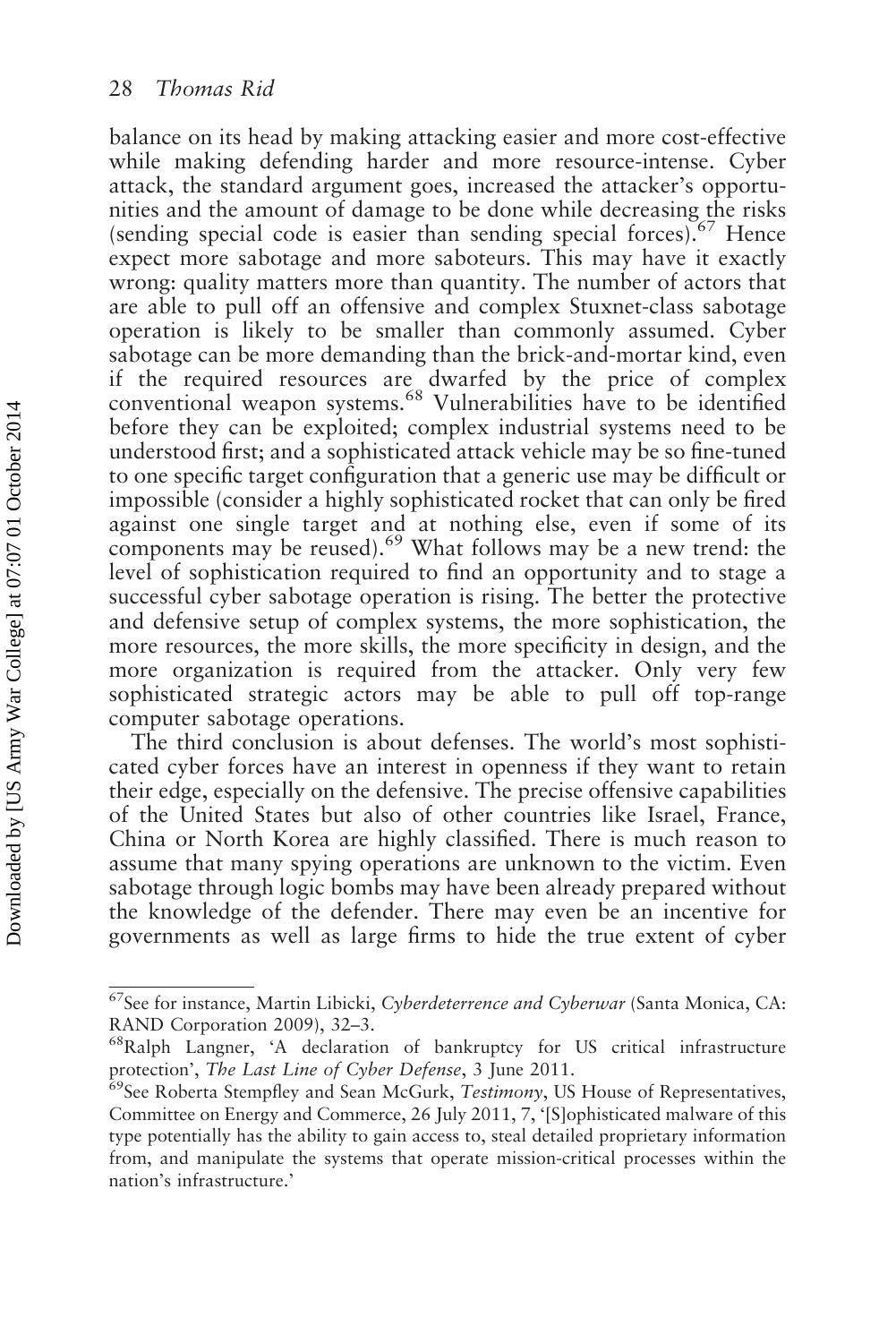attacks, if they come to their attention, lest they would expose their vulnerabilities and damage their reputation as a place for secure investment. But cyber defenses of the most sophisticated countries should be more transparently presented. Only openness and oversight can expose and reduce weaknesses in organization, priorities, technology, and vision.

This article argued that the world never experienced an act of cyber war, which would have to be violent, instrumental, and – most importantly – politically attributed. No attack on record meets all of these criteria. Instead, the last decade saw increasingly sophisticated acts of network-enabled sabotage, espionage, and subversion. These activities can of course support military operations, and they have been used for that purpose for centuries. But the question is if a trend is leading to inevitable acts of stand-alone cyber war, with code as the main weapon, not as an auxiliary tool that is nice to have.

In the 1950s and 1960s, when Giraudoux was translated into English, the world faced another problem that many thought was inevitable: nuclear exchange. Herman Kahn, Bill Kaufmann, and Albert Wohlstetter were told that nuclear war could not be discussed publicly, as Richard Clarke pointed out in his alarmist book, Cyber War. He rightly concluded that as with nuclear security, there should be more public discussion on cyber security because so much of the work has been stamped secret. But in many ways the comparison between nuclear war and cyber conflict, although often made, is misplaced and problematic. This should be obvious when the Pearl Harbor comparison or the Hiroshima-analogy is given a second thought: unlike the nuclear theorists in the 1950s, cyber war theorists of the 2010s have never experienced the actual use of a deadly cyber weapon, let alone a devastating one like Little Boy. There was no and there is no Pearl Harbor of cyber war. Unless significantly more evidence and significantly more detail are presented publicly by more than one agency, we have to conclude that there will not be a Pearl Harbor of cyber war in the future either.<sup>70</sup> Then the heading of this article should not be understood with Giraudoux's sense of fine irony, but literally. Needless to say, Cassandra could still have the last word.

 $^{70}$ In May 2011, the Obama White House stressed deterrence in cyberspace and made clear that 'certain hostile acts conducted through cyberspace' could trigger a military response by America (in using 'all necessary means', the document explicitly included military means). But the White House did not make clear what certain hostile acts (p. 14) or 'certain aggressive acts in cyberspace' (p. 10) actually mean, Barack Obama, International Strategy for Cyberspace (Washington, DC: White House, May 2011).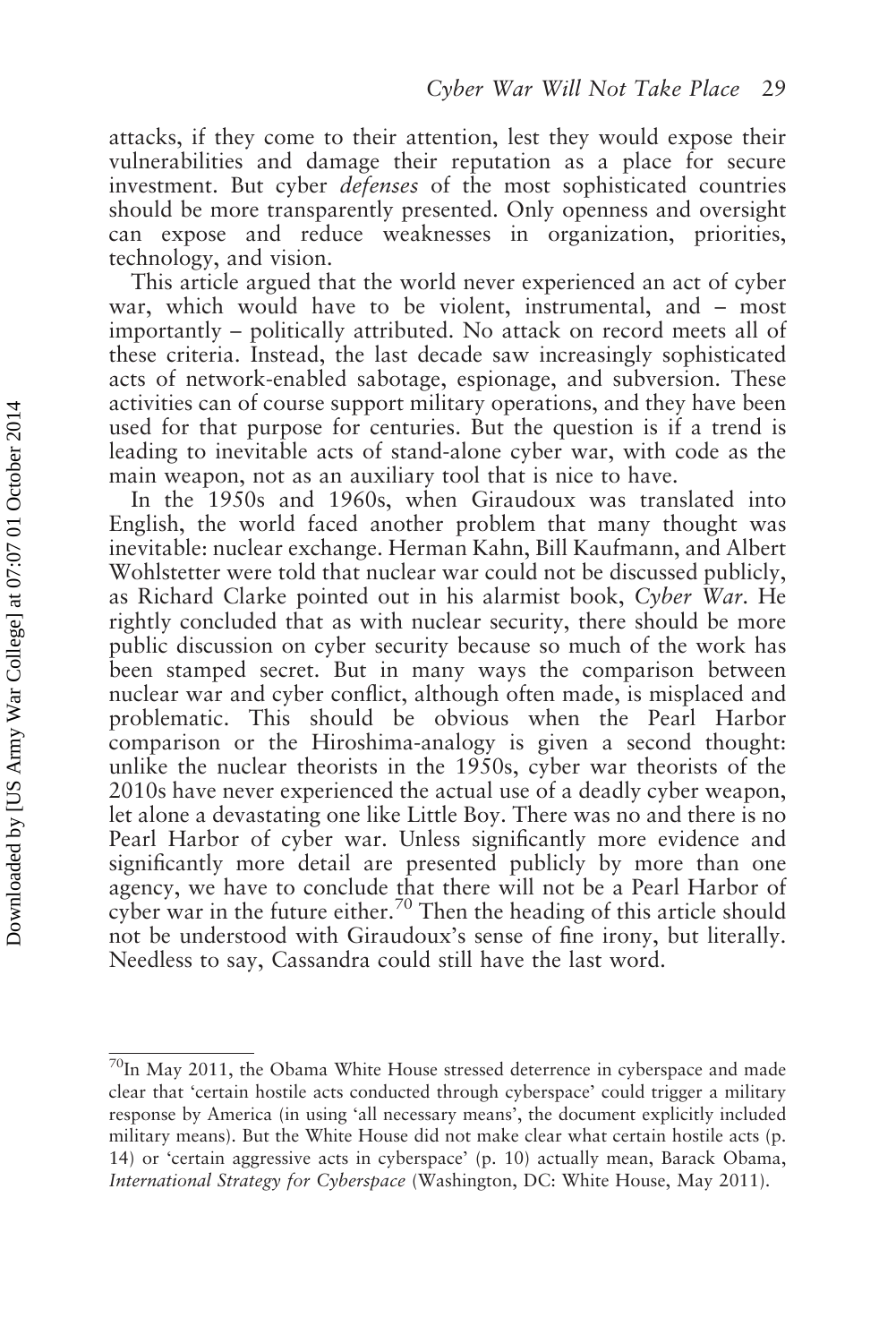#### Acknowledgements

The author would like to thank David Betz, Peter McBurney, Tim Stevens and an anonymous reviewer for their helpful comments and the Institute for Advanced Study at Konstanz University for their support.

# Notes on Contributor

Thomas Rid is a Reader in War Studies at King's College London and a non-resident fellow at the Center for Transatlantic Relations at the School for Advanced International Studies (SAIS), Johns Hopkins University, Washington, DC. In 2009/2010, Rid was a visiting scholar at the Hebrew University and the Shalem Center in Jerusalem. From 2006 to 2009 he worked at the Woodrow Wilson Center and the RAND Corporation in Washington, and at the Institut français des relations internationales in Paris. Rid published three books, Understanding Counterinsurgency (Routledge 2010, co-edited with Tom Keaney), War 2.0 (Praeger 2009, with Marc Hecker) and War and Media Operations (Routledge 2007). More at http://thomasrid.org

## Bibliography

Adair, Steven, 'Georgian Attacks: Remember Estonia?', Shadow Server, 13 Aug. 2008.

- Adee, Sally, 'The Hunt for the Kill Switch', IEEE Spectrum, May 2008.
- Arquilla, John and David Ronfeldt, 'Cyberwar is Coming!', Comparative Strategy 12/2 (1993), 141–65.
- Arthur, Charles, 'William Hague reveals hacker attack on Foreign Office in call for cyber rules', Guardian, 6 Feb. 2011.
- Blakely, Rhys, 'MI5 alert on China's cyberspace spy threat', The Times, 1 Dec. 2007.
- Bright, Peter, 'Anonymous speaks: the inside story of the HBGary hack', Ars Technica, 15 Feb. 2011.

Broad, William J., John Markoff and David E. Sanger, 'Israeli test on worm called crucial in Iran nuclear delay', New York Times, 16 Jan. 2011, A1.

- Carr, Jeffrey, 'Project Grey Goose Phase II Report', GreyLogic, 20 March 2009, Chapter 2.
- Clarke, Richard A. and Robert K. Knake, Cyber War (New York: Ecco 2010).
- Clausewitz, Carl von, Vom Kriege (Berlin: Ullstein 1832, 1980).
- Clover, Charles, 'Kremlin-backed group behind Estonia cyber blitz', Financial Times, 11 March 2009.

Courtney, Siobhan, 'Pornographic videos flood YouTube', BBC News, 21 May 2009.

Crenshaw, Adrian, 'Crude, Inconsistent Threat: Understanding Anonymous', Irongeek.com, 28 March 2011, <[http://bitly.com/e87PeA](http://j.mp/e87PeA)>.

- Daniel, Lisa, 'Panetta: Intelligence Community Needs to Predict Uprisings', American Forces Press Service, 11 Feb. 2011.
- Deibert, Ron and Rafal Rohozinsky, Tracking Ghostnet (Toronto: Munk Centre for International Studies 2009).
- Dinstein, Yoram, 'Computer Network Attacks and Self-Defense', International Law Studies 76 (2002), 99–120.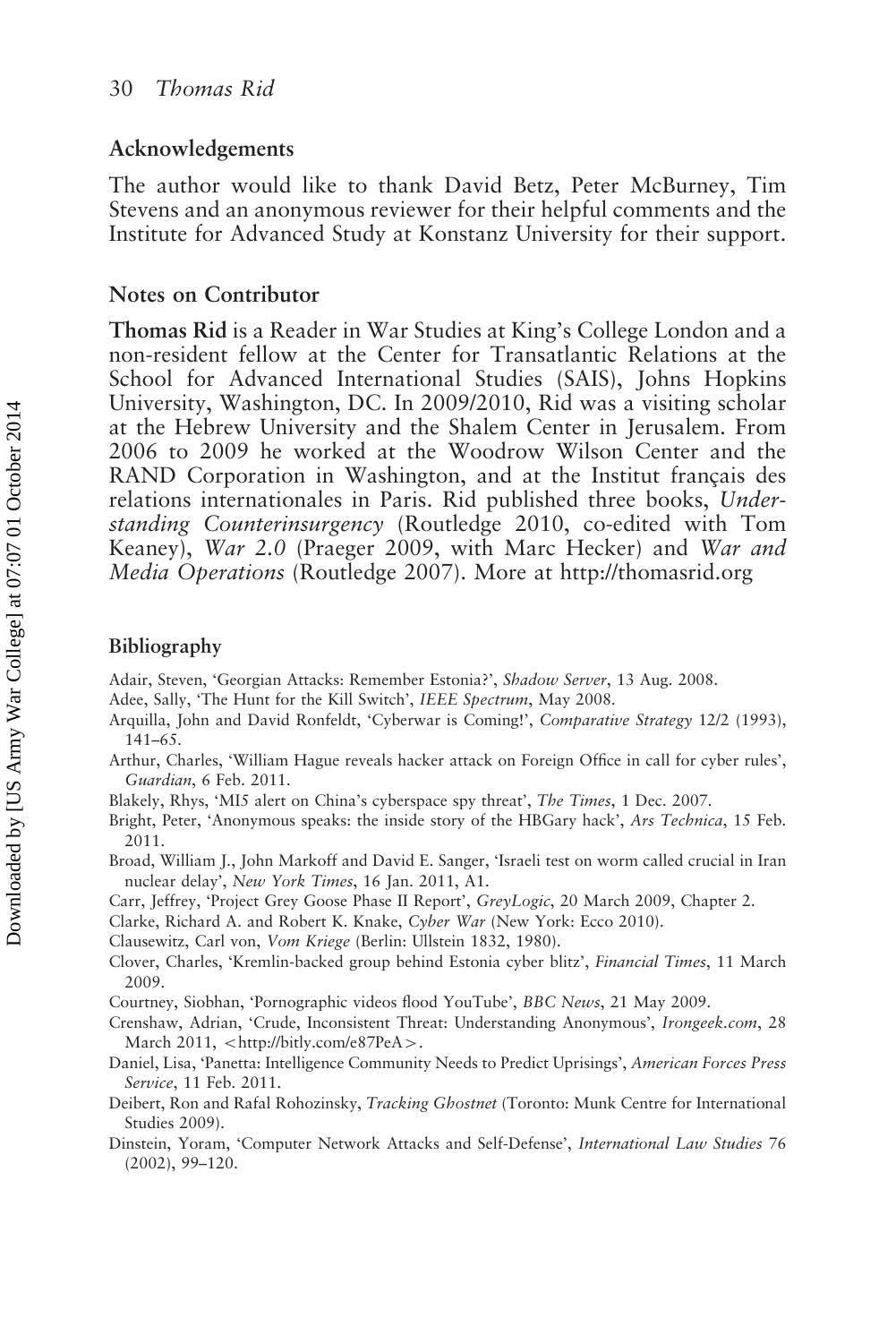Espiner, Tim, 'Estonia's cyberattacks: lessons learned, a year on', ZDNet UK, 1 May 2008.

- Evron, Gadi, 'Battling Botnets and Online Mobs', Science & Technology (Winter/Spring 2008), 121–8.
- Evron, Gadi, 'Authoritatively, Who was Behind the Estonian Attacks?' Darkreading, 17 March 2009.
- Falliere, Nicolas, Liam O. Murchu and Eric Chien, W32.Stuxnet Dossier. Version 1.4 (Symantec 2011).
- Fulghum, David A., Robert Wall and Amy Butler, 'Cyber-Combat's First Shot', Aviation Week & Space Technology 167, 16 Nov. 2007, 28–31.
- Fulghum, David A., Robert Wall and Amy Butler, 'Israel Shows Electronic Prowess', Aviation Week & Space Technology 168, 25 Nov. 2007.
- Galula, David, Counterinsurgency Warfare: Theory and Practice (New York: Praeger 1964).
- Gandhi, Robin, Anup Sharma, William Mahoney, William Sousan, Qiuming Zhu and Phillip Laplante, 'Dimensions of Cyber Attacks', IEEE Technology and Society Magazine (Spring 2011), 28–38.
- Gibbs, Jack P., 'Deterrence Theory and Research', in Gary Melton, Laura Nader and Richard A. Dienstbier (eds), Law as a Behavioral Instrument (Lincoln: Univ. of Nebraska Press 1986).
- Giraudoux, Jean, Tiger at the Gates [La Guerre De Troie N'aura Pas Lieu], translated by Christopher Fry (New York: Oxford University Press 1955).
- Graham, Bradley, 'Hackers attack via Chinese web sites', Washington Post, 25 Aug. 2005.
- Gross, Michael Joseph, 'A declaration of cyber-war', Vanity Fair, April 2011.
- Hayden, Michael V., 'The Future of Things Cyber', Strategic Studies Quarterly 5/1 (Spring 2011),  $3 - 7.$
- Langner, Ralph, 'What Stuxnet is All About', The Last Line of Cyber Defense, 10 Jan. 2011.
- Langner, Ralph, 'Matching Langner's Stuxnet analysis and Symantec's dossier update', The Last Line of Cyber Defense, 21 Feb. 2011.
- Langner, Ralph, 'Cracking Stuxnet', TED Talk, March 2011.
- Langner, Ralph, 'A declaration of bankruptcy for US critical infrastructure protection', The Last Line of Cyber Defense, 3 June 2011.
- Laqueur, Walter, Guerrilla: A Historical and Critical Study (Boston: Little, Brown 1976).
- Libicki, Martin, Cyberdeterrence and Cyberwar (Santa Monica, CA: RAND Corporation 2009).
- Lynn,William J., 'Defending a New Domain', Foreign Affairs 89/5 (2010), 97–108.
- Mahnken, Thomas G., 'Cyber War and Cyber Warfare', in Kristin Lord and Travis Sharp (eds), America's Cyber Future: Security and Prosperity in the Information Age, Vol. 2, (Washington, DC: CNAS 2011), 53–62.
- Markoff, John, 'A silent attack, but not a subtle one', New York Times, 26 Sept. 2010.
- Medetsky, Anatoly, 'KGB veteran denies CIA caused '82 blast', Moscow Times, 18 March 2004. Nakashima, Ellen and Brian Krebs, 'Contractor blamed in DHS data breaches', Washington Post,
- 24 Sept. 2007, p.A1.
- National Transportation Safety Board, 'Pipeline Rupture and Subsequent Fire in Bellingham, Washington, June 10, 1999', Pipeline Accident Report NTSB/PAR-02/02 (Washington DC, 2002).
- Nazario, Jose, 'Politically Motivated Denial of Service Attacks', in Christian Czosseck and Kenneth Geers (eds) The Virtual Battlefield (Amsterdam/Washington DC: IOS Press 2009), 163–81.
- Obama, Barack, International Strategy for Cyberspace (Washington DC: White House, May 2011).
- Ottis, Rain, 'From Pitchforks to Laptops: Volunteers in Cyber Conflicts', Conference on Cyber Conflict Proceedings (2010).
- Reed, Thomas C., At the Abyss (New York: Random House 2004).